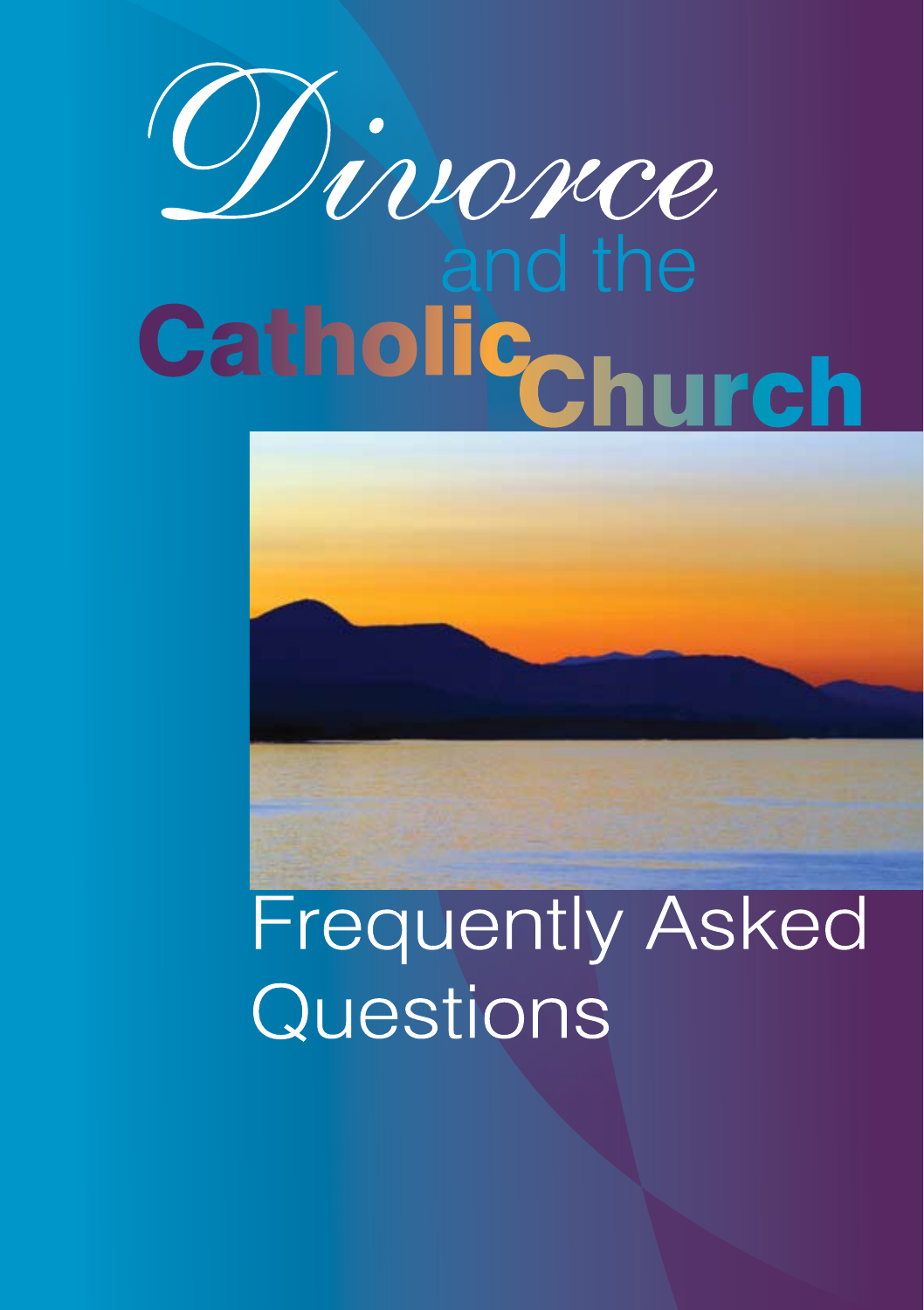

### **Contents**

#### **Introduction**

- **1. Why is marriage so important to the Church? Is it always 'for keeps'?**
- **2. Why do some couples feel that they are no longer able to 'live' their marriages?**
- **3. How should spouses respond to challenges in marriage?**
- **4. Should couples try to stay together for the sake of their children?**
- **5. How can the Church declare that some marriages are invalid and the couple free to marry again? Isn't annulment just 'Catholic divorce'?**
- **6. Who should approach the Church tribunal?**
- **7. What is involved in the Church tribunal process? Is it expensive?**
- **8. What if one spouse refuses to cooperate with the tribunal process?**
- **9. Can a couple who have married or remarried outside the Church obtain the Church's blessing?**
- **10. What is the connection between marriage and the Eucharist?**
- **11. Does divorce automatically exclude someone from Communion?**
- **12. Can a divorced and remarried person receive Communion?**
- **13. May a couple just 'follow their conscience' in these matters?**
- **14. Is the Eucharist always denied to those who have remarried without the Church's blessing?**
- **15. What is the role of the priest in assisting persons to make conscientious judgements in this area?**
- **16. In what ways can those who are divorced and remarried still share in the life of the Church?**

GPO Box 368 CANBERRA ACT 2061 T: (02) 6201 9845 F: (02) 6247 6083 E: pastoral.life@catholic.org.au www.acbc.catholic.org.au E: pastoral.life@catholic.org.au www.acbc.catholic.org.au Please direct all enquiries about this pastoral document to the Secretariat for Pastoral Life Please direct all enquiries about this pastoral document to the Secretariat for Pastoral Life © Australian Catholic Bishops Conference ISBN 978-1-86420-278-6T: (02) 6201 9845 F: (02) 6247 6083 ISBN 9 Australian Catholic Bishops Conference **GPO Box 368 CANBERRA ACT 2061**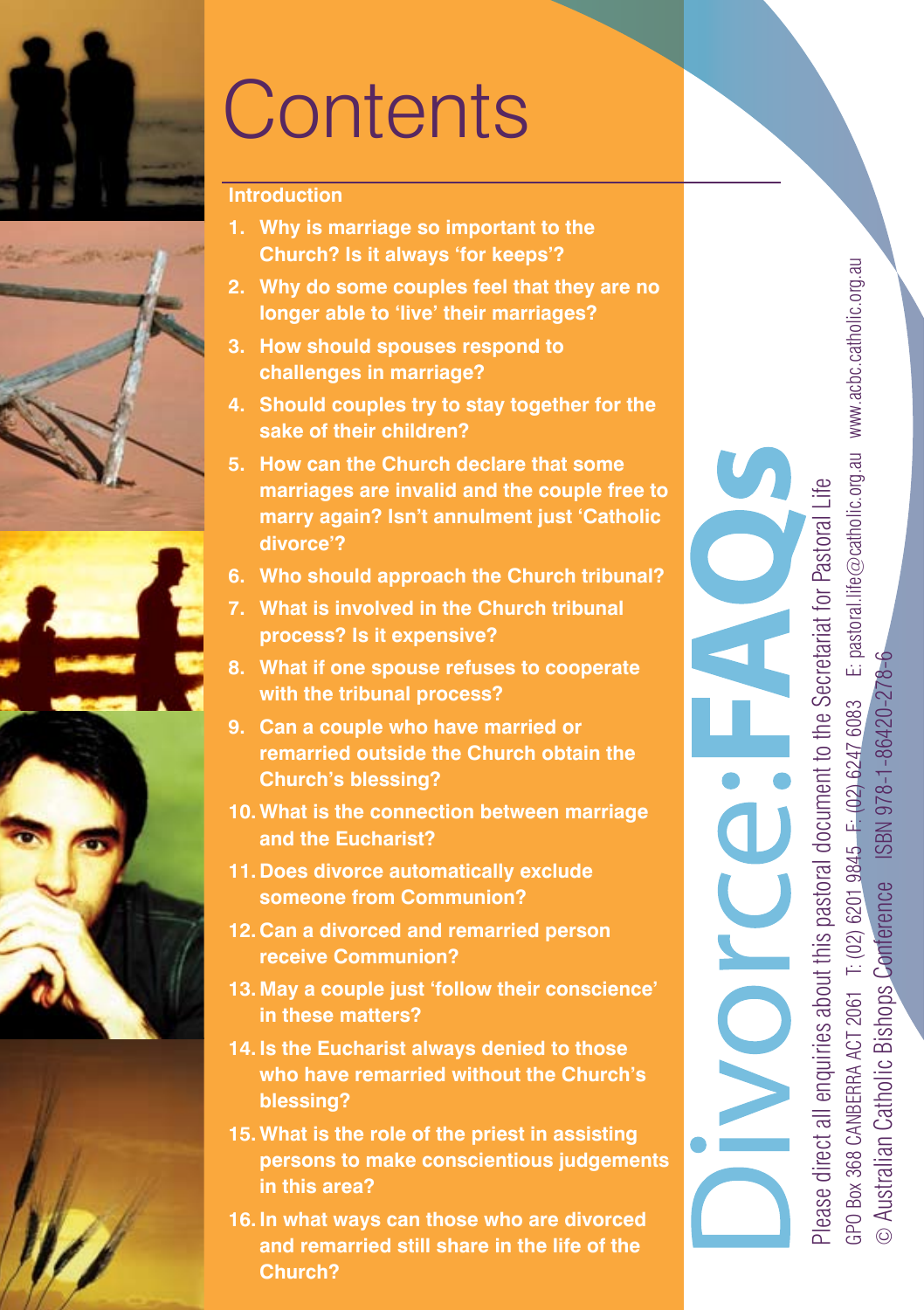



Introduction

This document is a companion to *Marriage in the Catholic Church: Frequently Asked Questions* published in 2006 by the Bishops Committee for the Family and for Life of the Australian Catholic Bishops Conference. In that document we described marriage as a God-given vocation by which a man and a woman give themselves to each other in a life-long partnership. It is an opportunity to experience a love that leads to a deeply fulfilling way of life. Marriage expresses a love that mirrors the love of God and is a path to holiness, to being saints. It is a sign and source of hope and support for others and is celebrated by the Church as a sacrament.

Because it responds to the deepest human aspirations, it follows that breakdown of marriage has a profound potential for hurt and disillusionment. Hardly any family in modern society would not be deeply touched by the pain of members or relatives experiencing marital breakdown.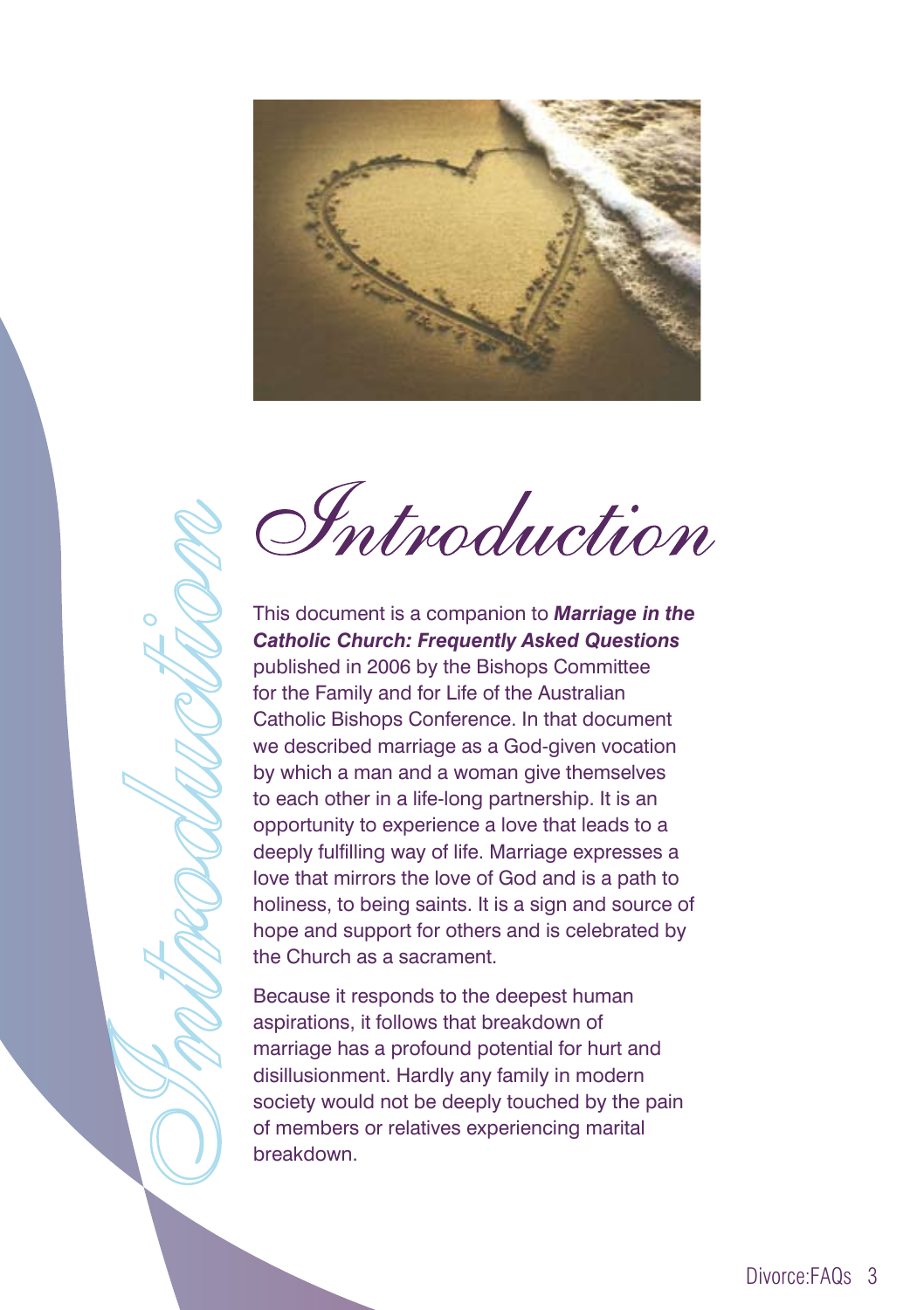

These concerns are compounded when they impact on another sacrament, namely the Eucharist. One of the great joys of the Church is the continuing presence of Jesus in Holy Communion – a gift that draws the body of believers, his body, into closer union for the sake of the world.

Because the sacraments deal with relationships – our relationships with each other and with Christ – misunderstandings can translate into very deep hurts. As a Church we have a responsibility to develop the great way of life to which we are all called while at the same time responding with all our hearts to the complexities of human relationships and actions. It is not easy, and, being human, we sometimes fail.

This small booklet is an attempt to explain some of the principles underlying the Church's approach to issues around divorce, remarriage and the Eucharist. It is hoped that it provides encouragement and guidance to all who are grappling with the pain of divorce and, in particular, with its implications for their life as members of the body of Christ, the Church.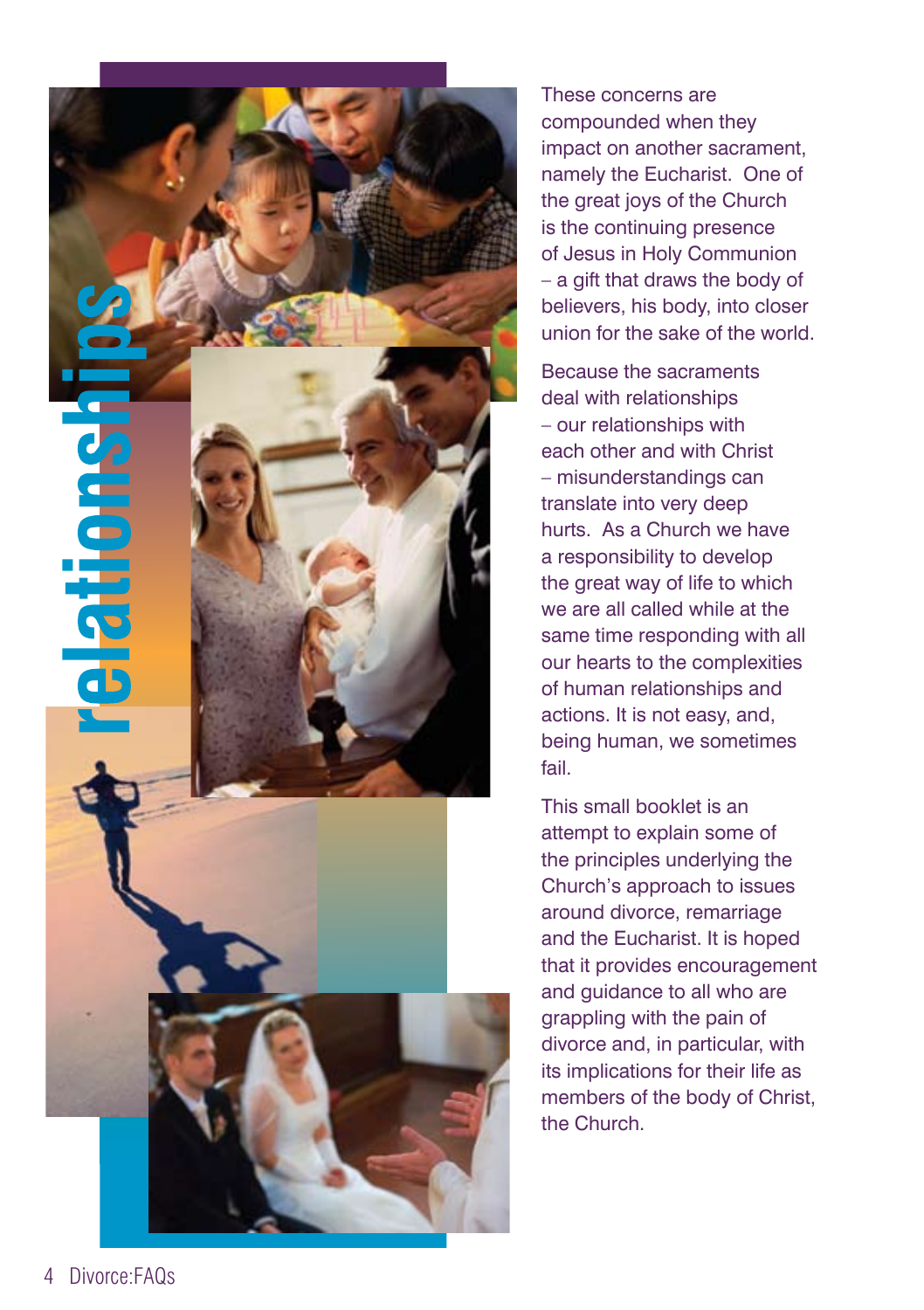

#### **1. Why is marriage so important to the Church? Is it always 'for keeps'?**

When a man and a woman marry they commit themselves to each other for the rest of their lives. This unique promise embodies the deepest longing of the human heart – to give oneself in total, mutual and faithful love to another. On the basis of this promise, lifelong marriage is able to bring forth the very best in human beings because it is the source of so much hope and joy, and the context in which many people must also respond to the challenges and suffering of the human condition. For this reason the Second Vatican Council described marriage as "an intimate partnership of life and love" which was "established by the Creator and endowed by him with its own proper laws" (Gaudium et Spes 48). What a marriage is derives not just from social conventions but "from the very nature of man and woman as they came from the hand of the Creator" (Catechism of the Catholic Church 1603). God's plan, from the beginning of creation, was that man and woman become "one flesh" as a sign of communion between persons (Gen 2:24). The sexual union of husband and wife seals and celebrates their marriage promises and their willingness to welcome new human life.

Marriage is also the natural basis of the family and thus of the care of children and the continuation of human society. Properly understood, marital love "demands indissolubility and faithfulness in definitive mutual giving" (John Paul II, Familiaris Consortio: Apostolic Exhortation on the Family (1981) 13).

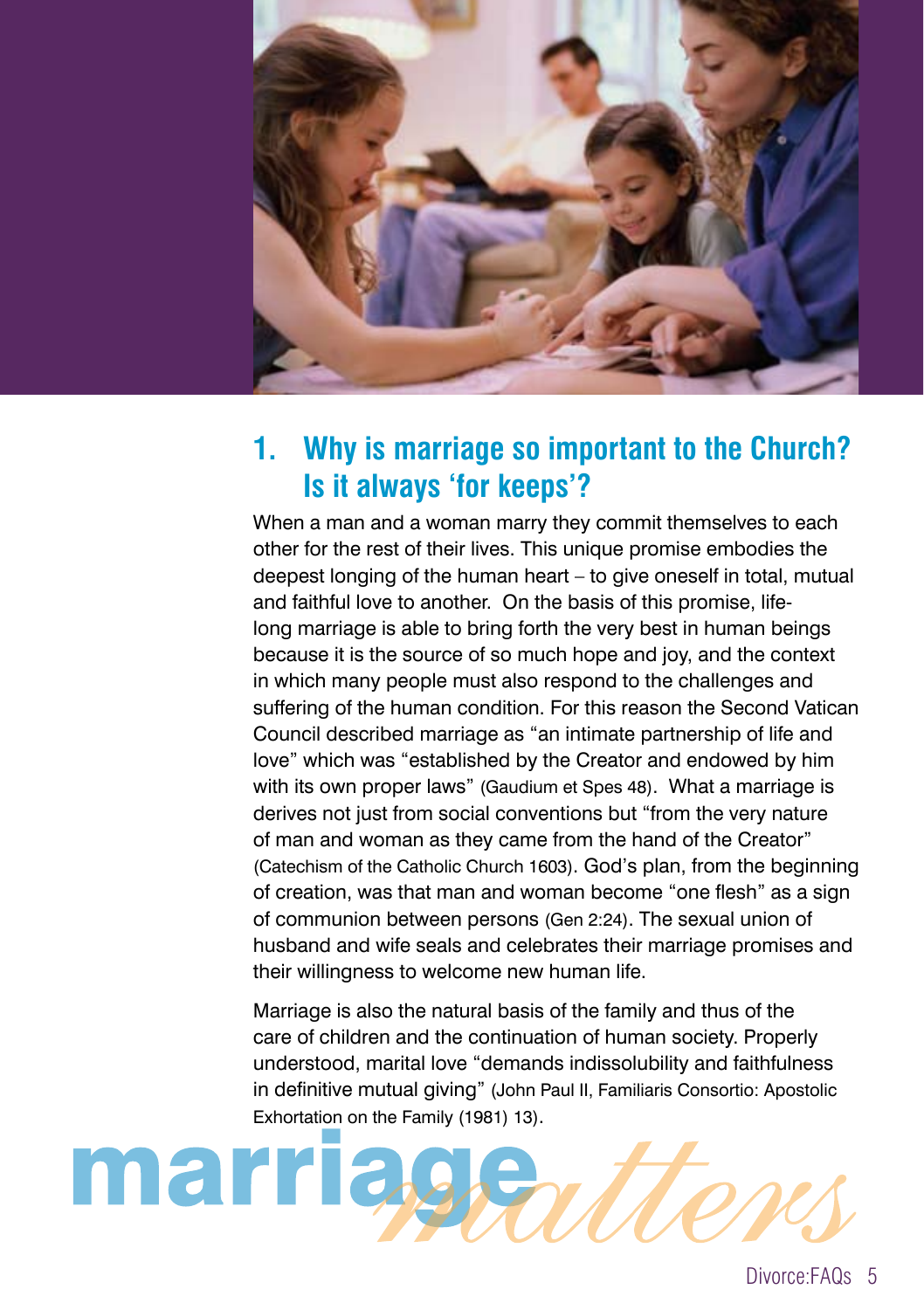Catholics consider marriage to be a *sacrament* – an effective, visible sign of God's grace – which tells of God's faithful and creative love and makes it real in that couple's lives. As a sacrament of the Church, 'holy matrimony' consecrates human love, sexuality and procreation to a higher purpose. It unites the couple to God and makes them a sign of his covenant with his people. It identifies the couple with Christ who has made their marriage a sign of his faithful and unbreakable love for his Church. It makes their family a 'domestic church'.

Although divorce had been permitted with Judaism, Christ restored God's original order of creation with its high ideals for marriage and family. Christ gave married couples the example and the strength to live marriage in "the reign of God" (Catechism 1615). As St Paul says: "Husbands, love your wives as Christ loved the Church and gave himself up for her, that he might sanctify her." (Eph 5:25). Just as God's covenant with his people is 'for keeps', so, Jesus insisted, Christian marriage is indissoluble: "what God has united, man must not divide"(Mt 19:6).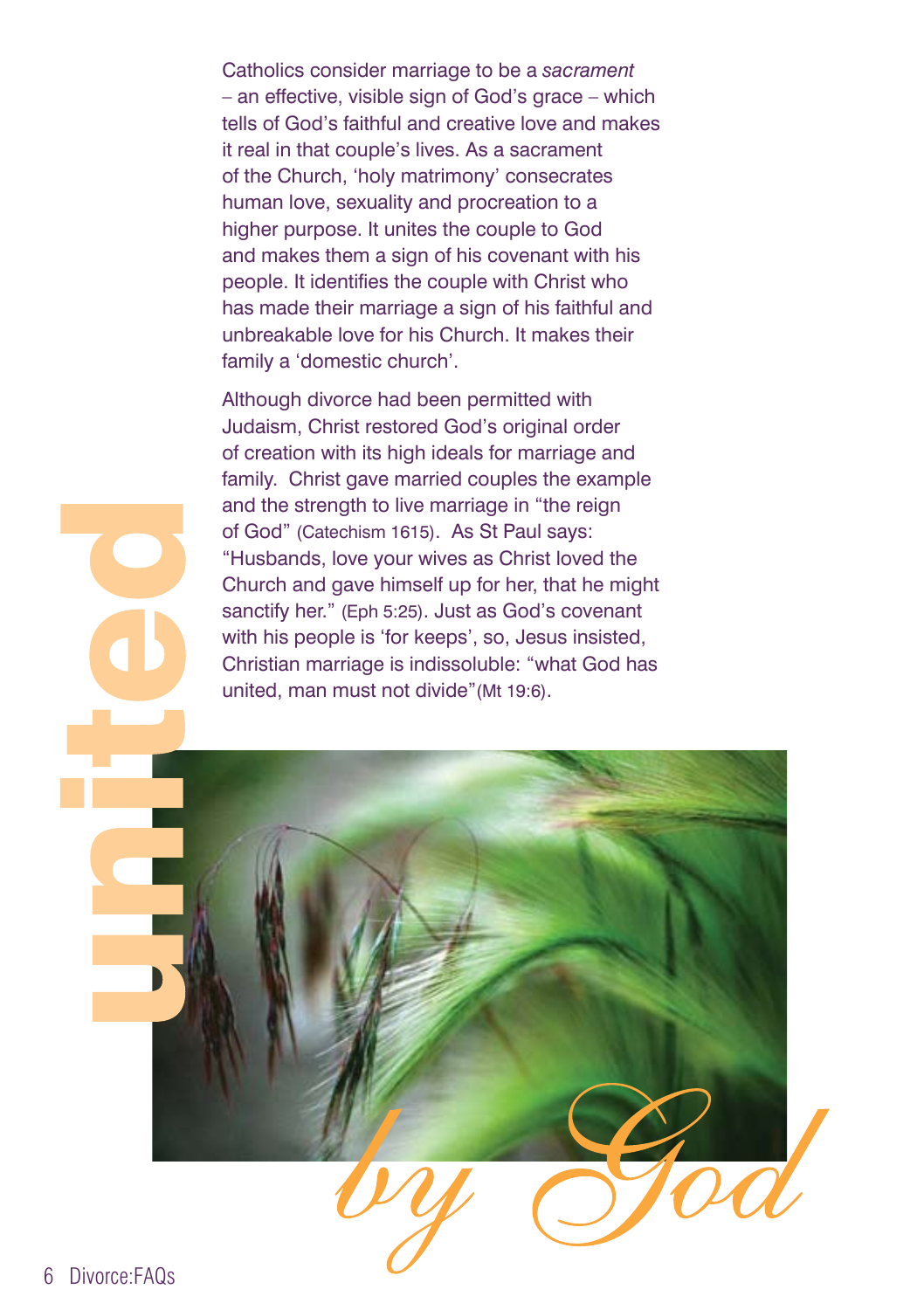

#### **2. Why do some couples feel that they are no longer able to 'live' their marriages?**

Every marriage is unique, for no two people are the same, and the strains upon and ultimate failure of any particular marriage involves its own set of factors, including the decisions and conduct of those concerned. Yet there are obvious economic, cultural and social pressures affecting marriages today.

In the face of such pressures, the Church urges married couples to focus their lives around their exclusive commitment to their spouse, and to love and care for the new, immediate and extended family that their marriage brings about. The "grace proper to the state of matrimony is intended to perfect the couple's love and to strengthen their indissoluble unity" so they may "help one another to attain holiness in their married life and in welcoming and educating their children" (Catechism 1641).

A marriage is as much a journey of faith and trust, as it is of love. A complete marriage is (normally) the adventure of sharing all the stages of one's adult life – youthful romance, parenthood, middle- and olderage – with the one person to whom one dares to entrust one's heart. Like every *lifelong commitment*, marriage is a journey into the unknown, which involves constantly letting go of the past to embrace the future; it is a journey into the truth of who one is, and the truth of who one's spouse is. Christians recognise in this journey the Easter pattern of death and resurrection, and the mystery of Jesus Christ in their lives. Indeed, many couples find that it is only when they have reached a point of weakness, crisis or failure – of crucifixion – in their marriage that they truly surrender to God's grace present in the sacrament, and then begin to live their marriage at a new depth.

While the current acceptability of divorce has enabled some individuals, especially women, to escape from destructive situations, it has also made it easier for many people to leave their marriage for less serious reasons. The Church urges people to remember that the stable, life-long commitment of marriage will protect the integrity of a couple's sexual intimacy and enable their union to symbolise the faithful love of Christ for his Church.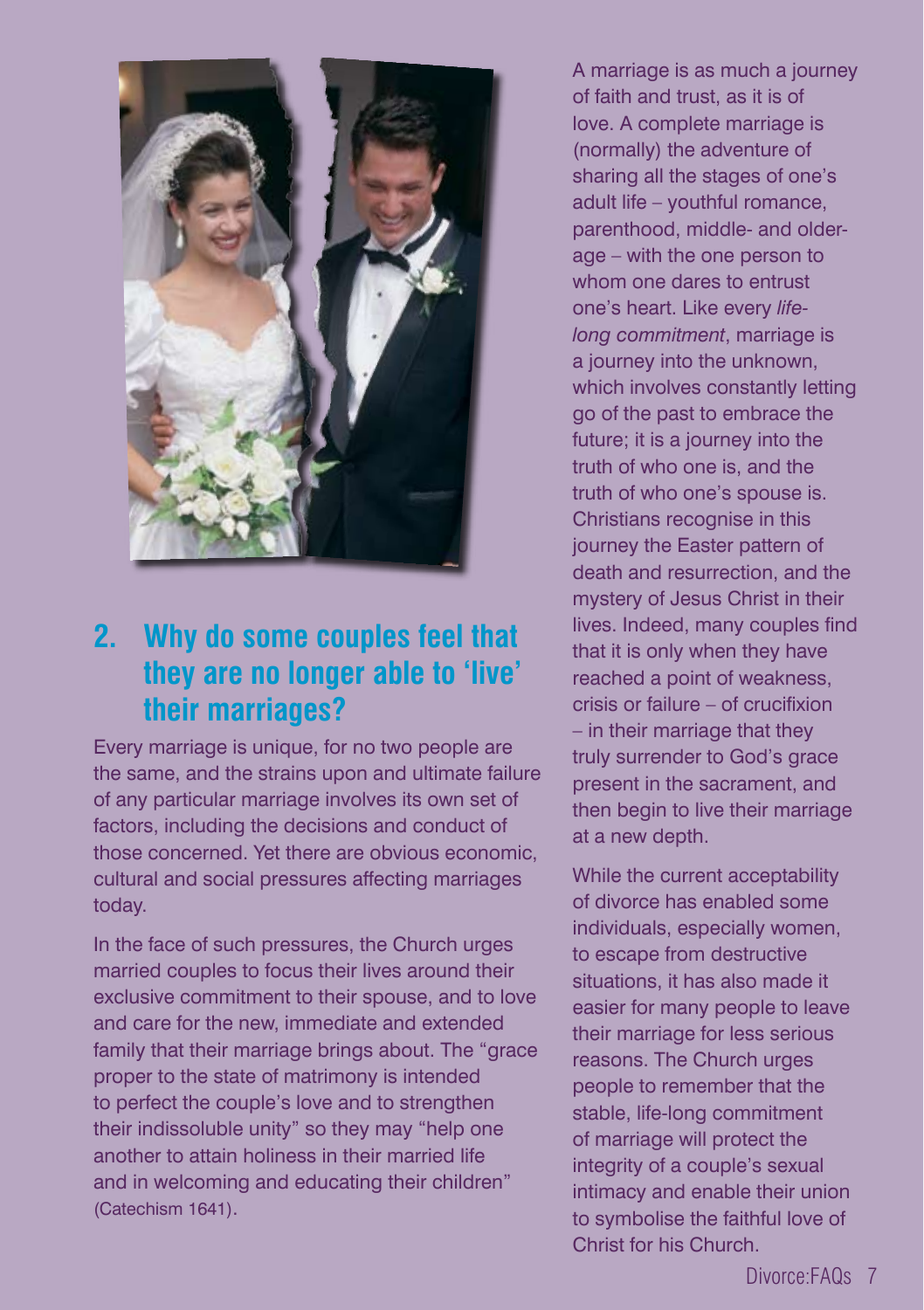#### **3. How should spouses respond to challenges in marriage?**

It is often difficult to see things in perspective when a relationship is strained. Couples must repeatedly remind themselves that challenges are also the potential growth points in their relationship. Sometimes they will cope well enough. When their relationship is in real difficulty, however, couples should seek help. In many parts of Australia, Church agencies such as Centacare, lay groups such as Retrouvaille, and parish priests and laity are there to provide support when marriages are under pressure. Sadly, couples often delay getting help until their relationship has all but disintegrated.

In some cases couples report falling 'out of love'. They may remain amicable towards one another, they may love and care for their children, they may continue a more or less normal domestic life – but the connection with the other as the most important person in their life has significantly diminished. There are no easy answers in such cases. Perhaps one or both of the spouses have changed so much that the whole pattern of their relationship must be rebuilt. Perhaps the apparent diminishment of love is the final manifestation of flaws in the relationship that existed from the beginning.

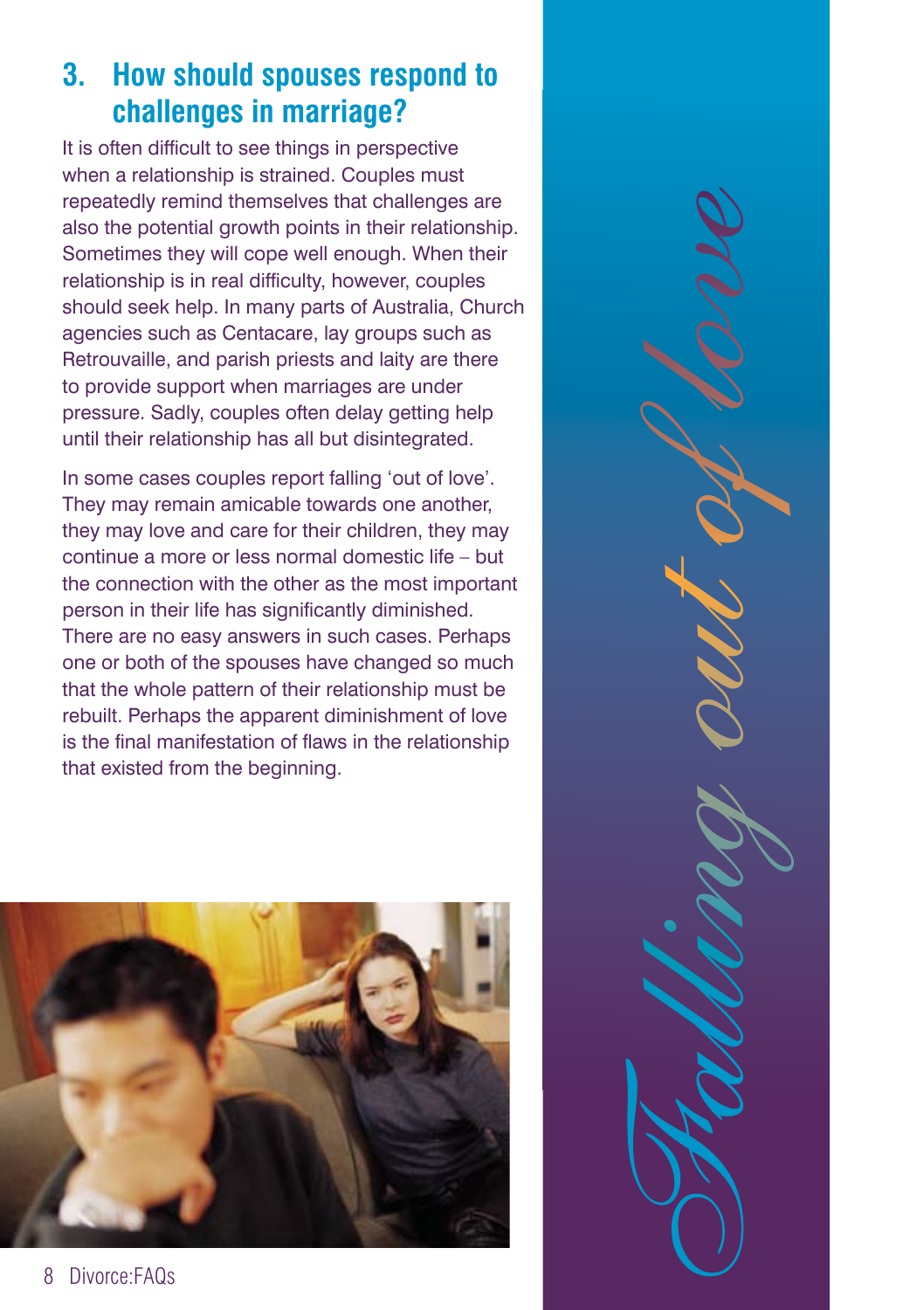In discerning the way forward, couples should first strive to continue in their marriage. Professional help from priests, counsellors and others at an early stage may help a couple to restore their lines of communication and rekindle their love. A fervent effort should be made to develop the practice of daily prayer and of frequently seeking spiritual nourishment through the reception of the sacraments of Eucharist and Reconciliation. Above all, spouses should remember that "Christ dwells with them and gives them the strength to take up their crosses and so follow him, to rise again after they have fallen, to forgive one another, to bear one another's burdens, to be subject to one another out of reverence for Christ" (Catechism 1642).

To reach old age in the company of one's spouse, family and friends, is a unique joy that can only be known by those who have persevered through the difficult times. Such marriages clearly witness to the importance of an unbroken fidelity that has been purified and ennobled (Familiaris Consortio 77). Persevering in marriage is above all a manifestation of the grace of the sacrament, of the "mystery" whereby two become "one body", just as Christ is one with his Church in an unbreakable bond of love and fidelity.



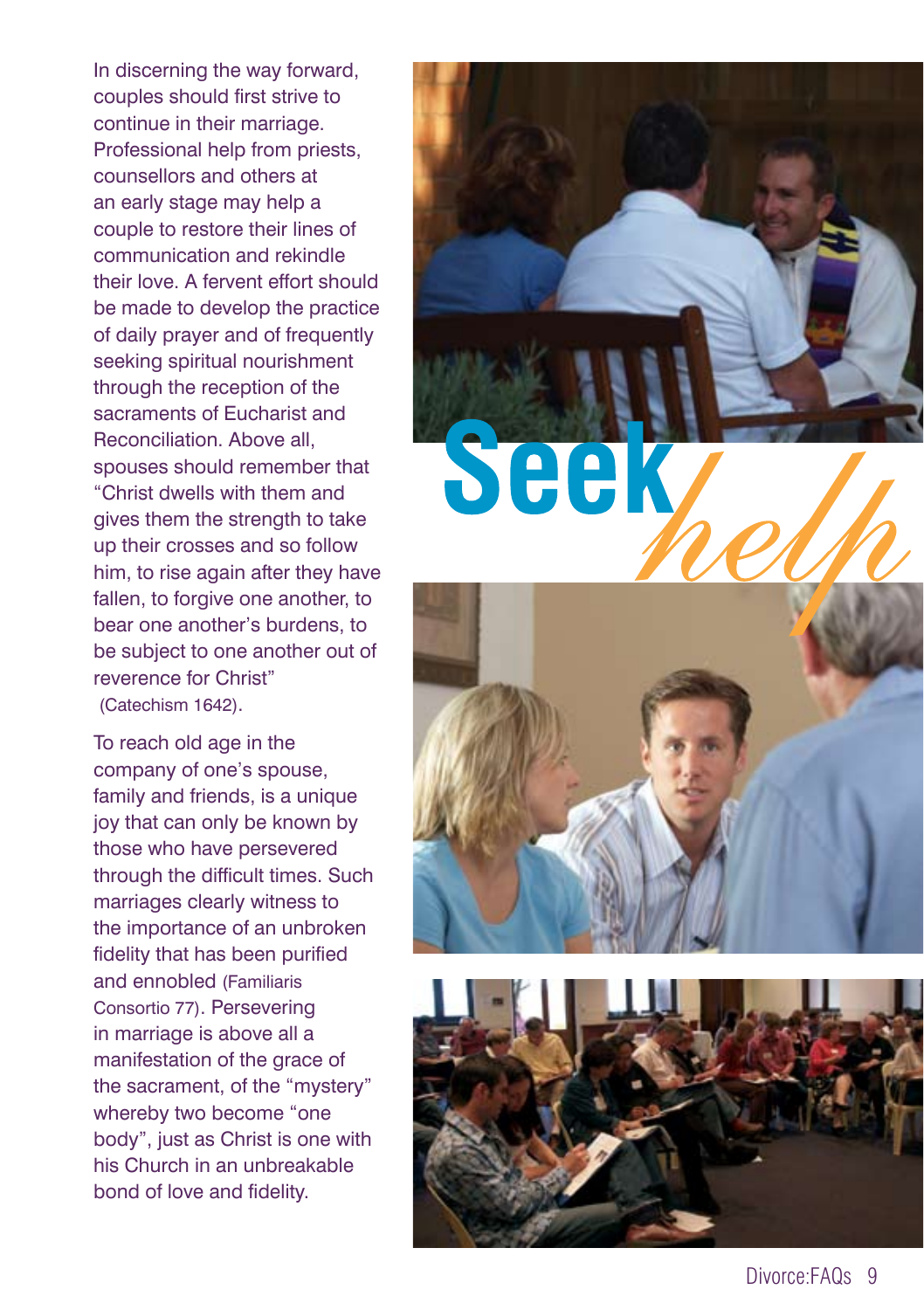

#### **4. Should couples try to stay together for the sake of their children?**

The emotional and economic costs of divorce are considerable, and the impact on children, especially young children, is usually negative. Parental separation exposes children to a range of risks now well-documented by social researchers. Provided the situation is not too destructive, children fare better when their parents remain together even in less than perfect marriages. From a Christian perspective, such efforts matter enormously and the graces which result can assist all family members on their road to holiness.

In cases where there has been infidelity or where love and communication have declined, forgiveness and reconciliation should be the first priority. The grace of the sacrament of Reconciliation should be sought as the way to rebuild the relationship to a new and stronger level. Separation should be considered as a last resort after all other efforts at reconciliation have proved unsuccessful.

If there is continuing domestic abuse, or physical or emotional violence, it is important that individuals protect themselves and their children, by separating if necessary. Sometimes it will be appropriate to take the further step of obtaining a civil divorce, so as to finalise custody, property and maintenance arrangements, and to seek clarification from the Church's marriage tribunal of the validity of the marriage. It is important that Catholics recognise that, in itself, divorce is not a sin.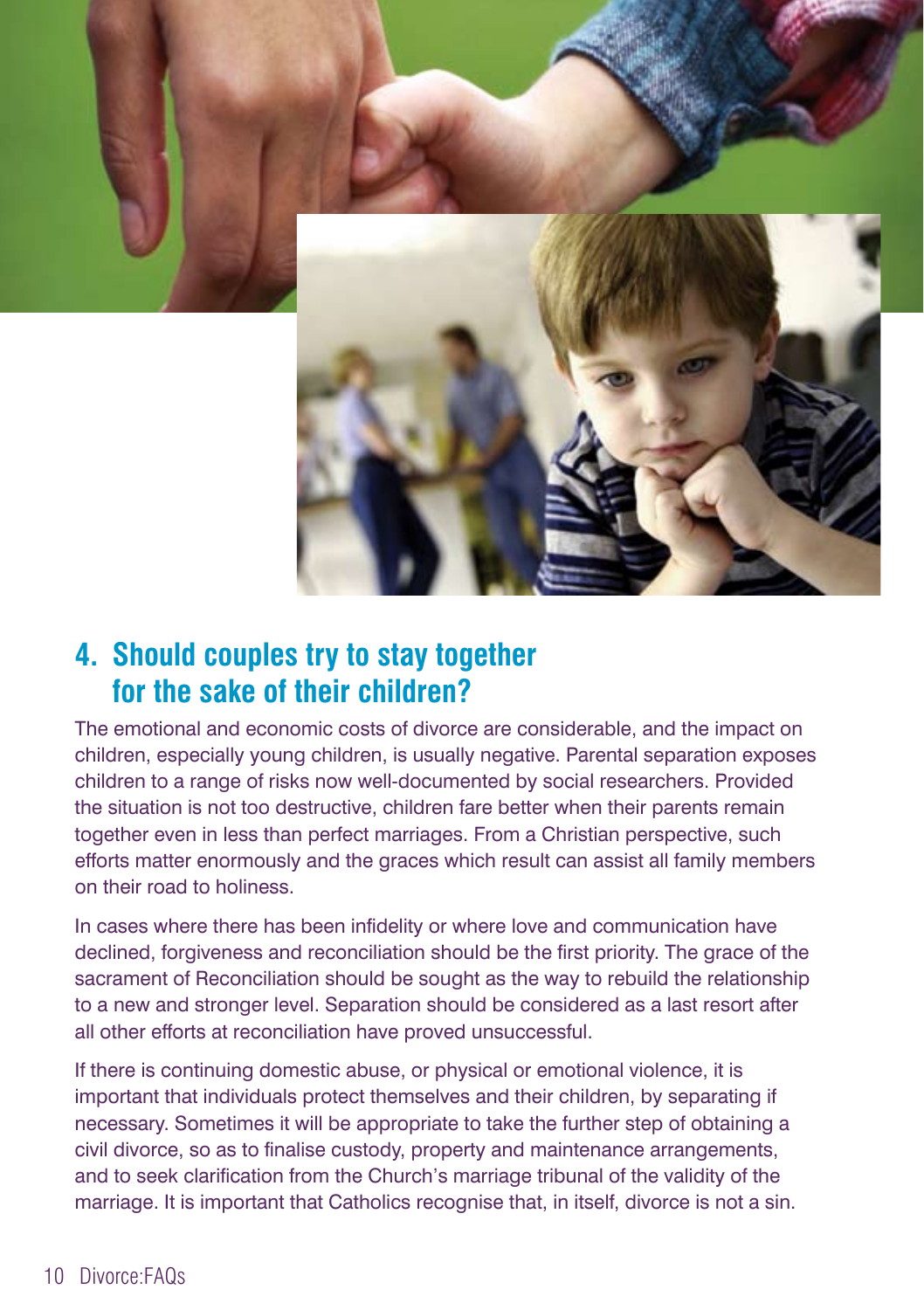#### **5. How can the Church declare that some marriages are invalid and the couple free to marry again? Isn't annulment just 'Catholic divorce'?**

Marriage is governed by both civil and Church laws. A civil divorce does not, however, affect the sacramental reality of marriage. For two baptised persons, a valid sacramental marriage is 'indissoluble' and no one can cancel that bond, not even the Church. Jesus' teaching is clear: "what God has united, man must not divide" (Mt

19:6). It follows that no one can enter a new marriage while he or she is bound by a valid marriage already entered into: such a person is not 'free to marry'.

Yet, although civil divorce does not end a sacramental marriage, it may raise questions in people's minds: was it in fact a valid marriage in the first place? Was it a true marriage that failed to be fully lived out or was it an incomplete marriage that finally revealed itself to have been flawed from the beginning?



The Church believes that marriage involves many elements, *all* of which are important for it to be valid or complete in the eyes of God. The conditions for a valid marriage concern a person's freedom to marry, their readiness to make a marriage commitment, their understanding of – indeed their very capacity to understand and live out – what marriage involves, their openness to having children, the proper process for witnessing a marriage, and so on. In the case of a marriage between two Christians, there are certain additional requirements regarding how the marriage is celebrated. Only if *all* these aspects are fulfilled will the marriage be a valid one.

In the light of these important questions, the Church has established tribunals to examine whether a divorced couple's marriage did truly constitute a sacramental marriage. The goal of this canonical process is straightforward: "to verify the truth of the conjugal bond" (Pope Benedict XVI, Address to Roman Rota 2006). If the Church's tribunal discerns that despite a wedding ceremony and many of the features of a marriage, a complete and valid marriage did not occur, the tribunal may issue a declaration that a person is free to marry.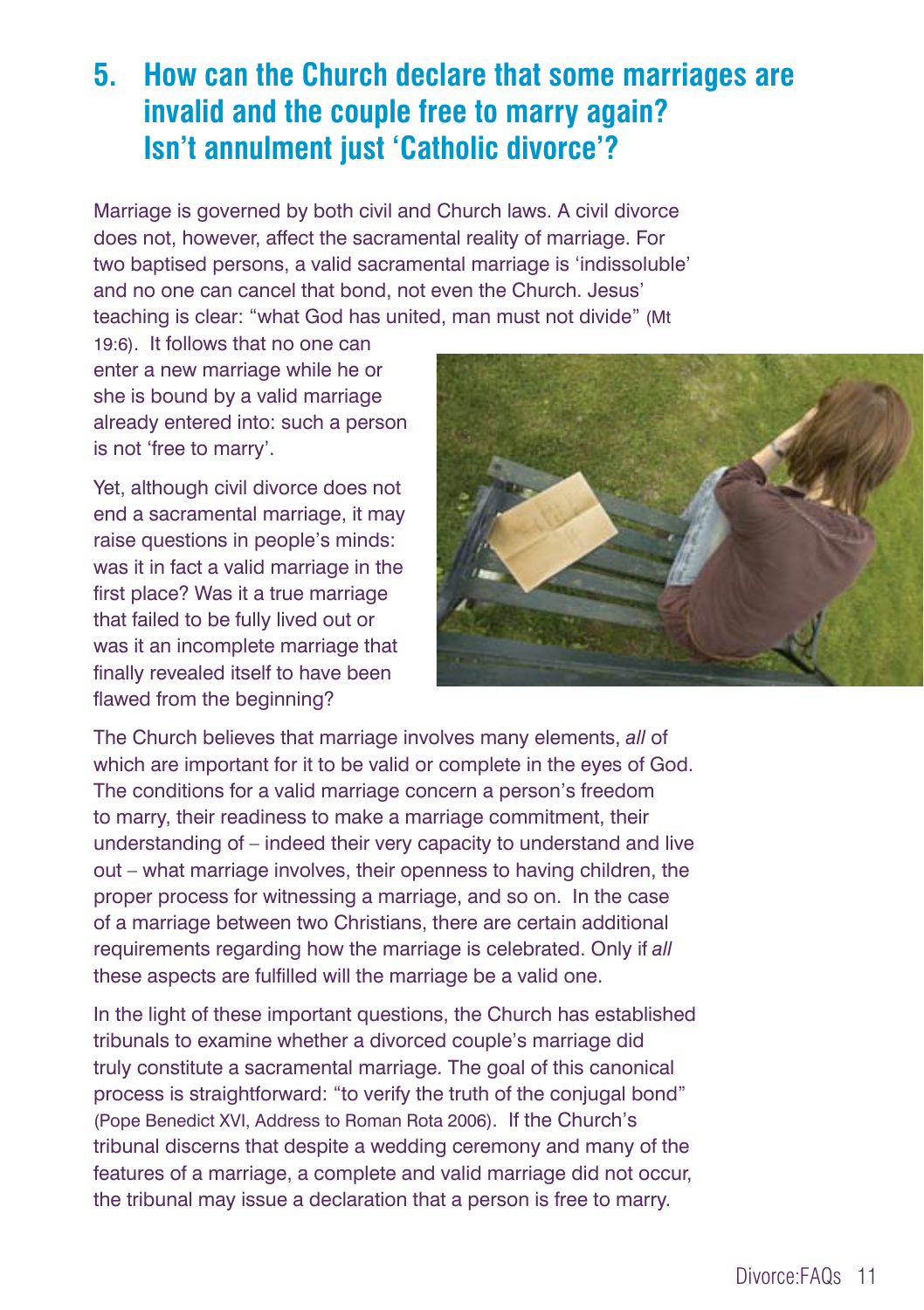If, on the other hand, the Church's tribunal discerns that despite subsequent troubles in the relationship all the necessary features of a valid marriage were present from the beginning, then the marriage was valid and neither party is free in the eyes of the Church to remarry.

In some cases, it is obvious that an essential element of a valid marriage was absent – for example, if a Catholic marries in a civil wedding ceremony without the Church's blessing or if a person marries someone who is already married. In other cases the absence of an element may be less obvious to outsiders or even to the couple themselves at the time, but nonetheless an essential element really was missing: for example, if one spouse was unduly pressured into marrying; or if one spouse clearly had no intention of remaining faithful or of welcoming children; or if one spouse was psychologically unable to commit. In these cases, the Church tribunal – after a thorough investigation and in the light of all the evidence available to it – may judge that an *essential* element was, from the beginning, not sufficiently present for a valid marriage. In that case it may declare the marriage 'null' and the individuals 'free to marry'. This is very different to a 'divorce' which recognises that there was a marriage (in the eyes of the state) but that it has now been cancelled. In some cases where a marriage is not sacramental, for example when a party to a marriage was not baptised, or where the marriage was not consummated, the Church is able to dissolve the marriage. The Church tribunals deal with these cases as well.

Although Church tribunals grant many declarations of nullity and freedom to marry, not all applications are successful. In some cases, a person's marriage may have ended civilly but be determined to be valid in the eyes of the Church, and no declaration of freedom to marry can be made. Even in such difficult circumstances, marriage can still signify the creative work of God, the demands of a love which forgives and redeems, and the hope of a future encounter with Christ (Familiaris Consortio 13).

# uəuunəd  $\overline{\mathbb{d}}$ П annum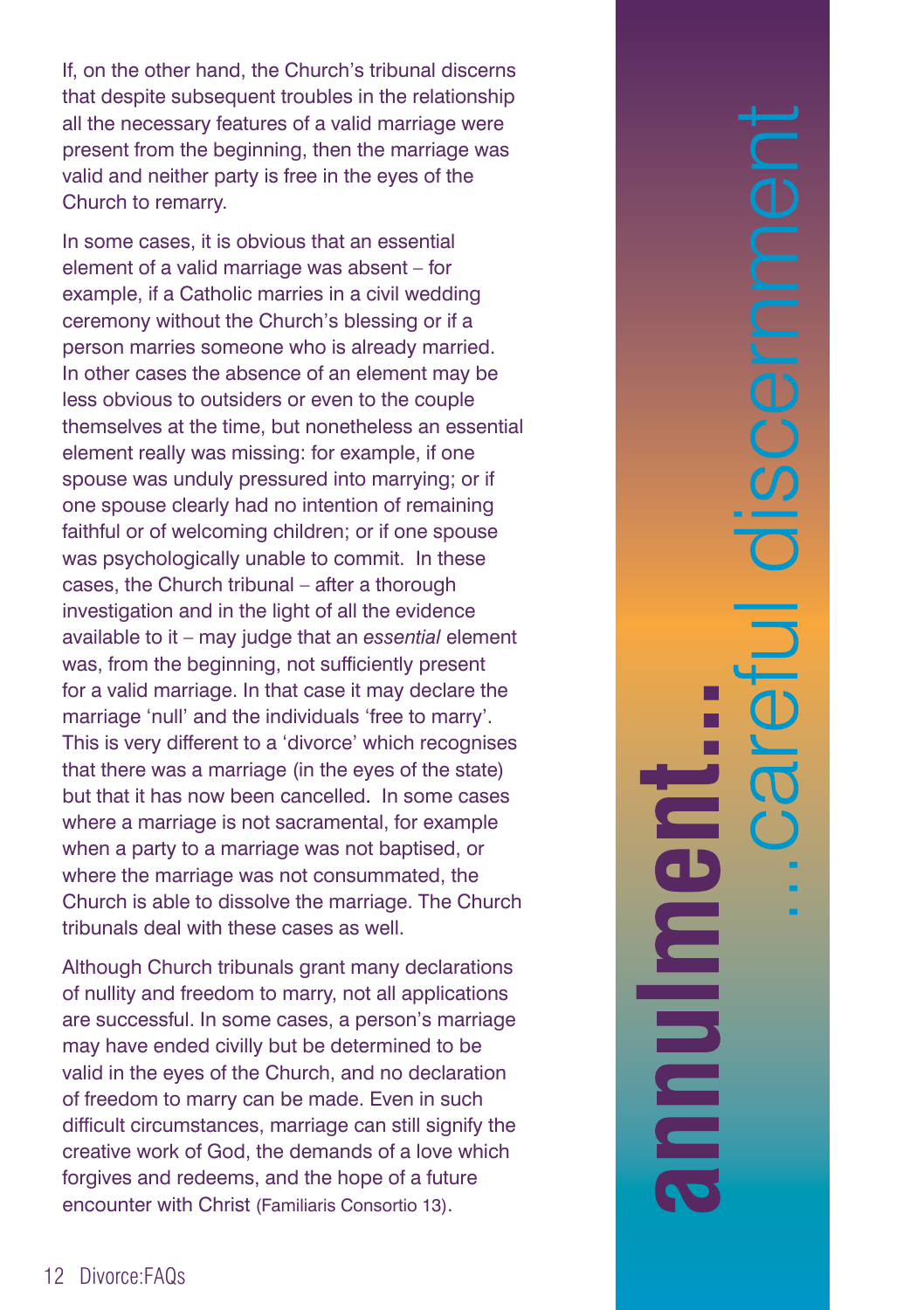#### **6. Who should approach the Church tribunal?**

Many people who might possibly be helped by approaching a Church tribunal to test the validity of their previous marriage do not do so. Some simply do not know about the tribunal process or do not care and go ahead and remarry without the Church's blessing. For others, the process seems too long and complicated or they assume it will be costly. Some fear it could re-open old wounds or involve a judgement of them or of their former marriage. Still others believe that if an annulment is granted, their children will be illegitimate, a view that is simply untrue. In some cases, of course, people are right to believe that their former marriage was valid. However, in other situations there may well be grounds for a judgment of invalidity in cases where this is not at first obvious.

The Church encourages those whose marriages have irretrievably failed to consider approaching a representative of the marriage tribunal with whom they might explore the question of whether their marriage was truly valid and therefore still binds them. It is best to do this soon after one's civil divorce is finalised, and well before one begins to consider further relationships which may lead towards another marriage. In addition, the choice of those divorced individuals who elect to live a single (celibate) life following the failure of their marriage must also be respected. They continue to witness to the sacrament of marriage under very difficult and sometimes heroic circumstances.

Irrespective of whether they are baptised or not, *anyone* who has been married previously needs a declaration from a Church authority in order to be free to marry in the Catholic Church. In some straightforward cases, the application to a tribunal can be organised by the parish priest or by the priest who has been asked to witness the marriage. In other cases, where an applicant needs to approach the tribunal directly, a priest will be able to explain how and where to do this.

The question of whether a prior marriage was valid can arise for non-Catholics as well as Catholics. Even for non-Catholic Christians and for non-Christians the validity of marriage depends upon both persons being free, ready and able to marry, as well as understanding what a marriage involves and following the appropriate process for getting married. These matters are complex and, as stated above, any Catholic who has been married before and is considering remarrying should talk with a priest about their circumstances.





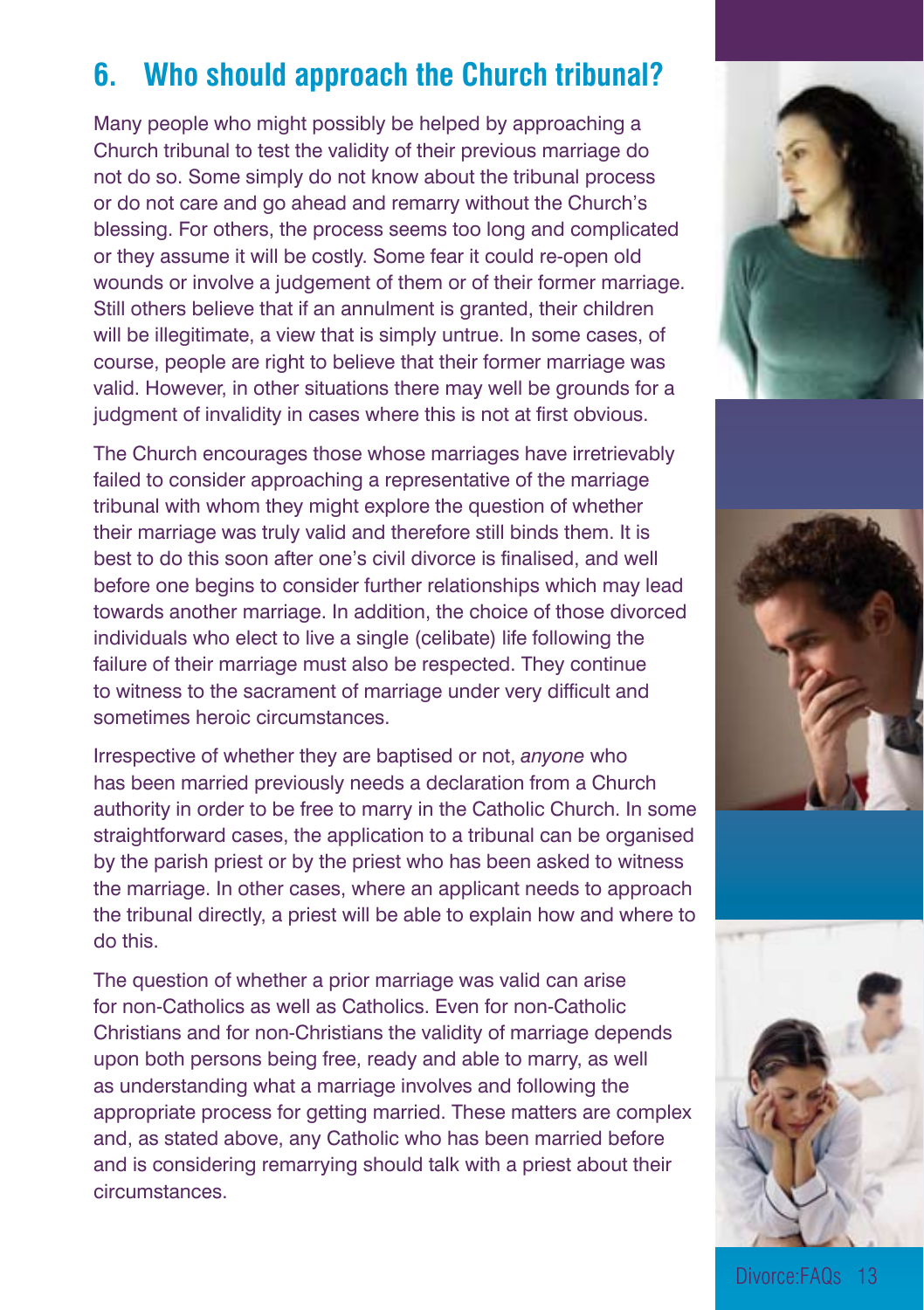#### **7. What is involved in the Church tribunal process? Is it expensive?**

Some marriages are invalid for straightforward legal reasons and the tribunal procedure in these cases is quick and the cost minimal. When the reasons are more complex or less obvious, an inquiry needs to be undertaken. The process begins with the applicant telling the story of their marriage to a representative of the tribunal. For some this will be a healing experience in itself. Based on this initial interview, the applicant will be advised whether there are probable grounds for a declaration that the marriage was invalid.

If the applicant is judged to have a case for invalidity and decides to proceed, he or she will be asked to nominate a number of people – e.g. family, friends, and colleagues – who can confirm the story of the beginnings, course and decline of the relationship. The applicant's former spouse is also invited to give his or her perspective on what happened. All these 'witnesses' are interviewed privately, and written statements are prepared. There are no public or open court sessions, no crossexaminations or face-to-face meetings between the parties.

Based on these interviews and written statements, a tribunal official prepares a written dossier summarising the case, which is then presented to the tribunal for a decision. Tribunal officials include laypeople as well as priests. The tribunal's task is to discern whether the marriage was valid or not.

Sometimes people are surprised when they hear that a couple whom they thought had been happily married for many years have received an annulment. It may even make them doubt the tribunal process. However, the inner life of a marriage is usually known to very few people and sometimes not even understood by the couple themselves. The rigour of the tribunal process provides reassurance that its decisions are well founded and reliable. Evidence both for and against the validity of the marriage is always considered. Every case where an annulment is considered appropriate is subject to a review process. As Pope Benedict recently stated, this canonical process is not there to complicate life or to sharpen tensions, but only to serve the truth that is part of the human and Christian journey of each of the faithful (Address to Rota 2006).

In Australia the tribunal process can take up to 18 months, but is often quicker than this. The process is not usually expensive, but most tribunals ask applicants who are able to do so to contribute to the administrative costs involved. The total payment asked, which is always much less than the actual cost, can be paid by instalments as the process unfolds. No applicant will be turned away simply because they can't make the payment; special consideration will always be given.

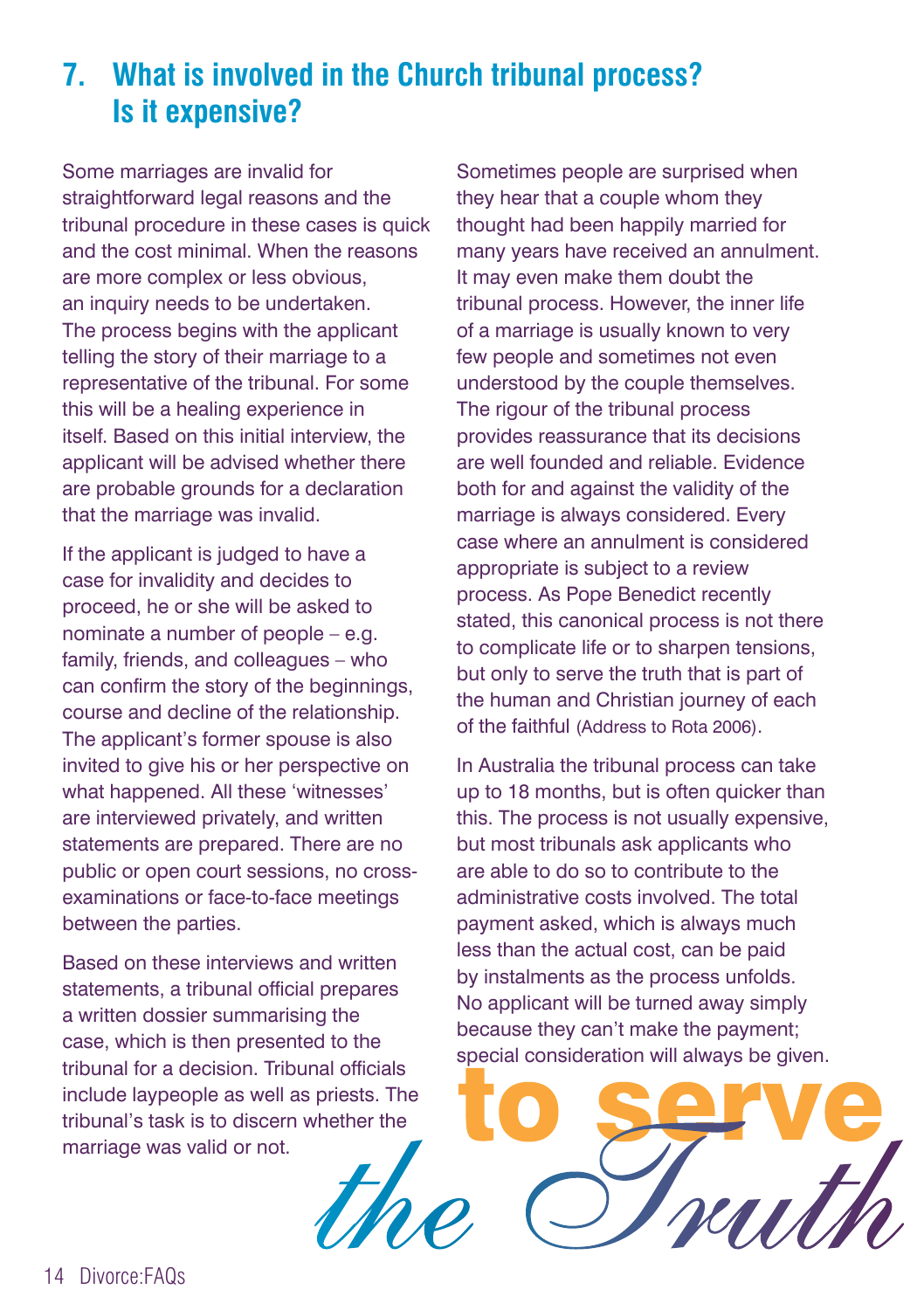#### **8. What if one spouse refuses to cooperate with the tribunal process?**

It helps if both spouses support the tribunal process. At times, however, one spouse may be either indifferent or actively antagonistic towards the process. Sometimes this is due to hostility to the Church or to the former spouse. At other times it is due to a misapprehension that a declaration of invalidity implies some kind of judgment on that spouse, e.g. that he or she did not strive to make the marriage successful. However, a declaration of invalidity only means that a marriage – despite the love and efforts of the couple – did not have all the elements essential to marriage in the eyes of the Church.

Clearly, the tribunal process moves more smoothly when sufficient witnesses, including the former spouse, are readily available. These witnesses are needed, not because the tribunal doubts the honesty of the applicant's account, but simply to ensure there is objective evidence to warrant its judgment. Family and friends often provide valuable corroboration of how an essential element was not present in a marriage from the beginning.

The tribunal thus relies on due processes, written statements, and corroborating evidence. Sometimes, however, there can be a shortage of witnesses – due to the passage of time, or because people don't want to get involved, etc. In these cases, it is usually still possible for the tribunal to reach a decision, based on the applicant's account and character references. In principle, therefore, the tribunal process is open to all applicants irrespective of the number of witnesses on which he or she is able to rely.

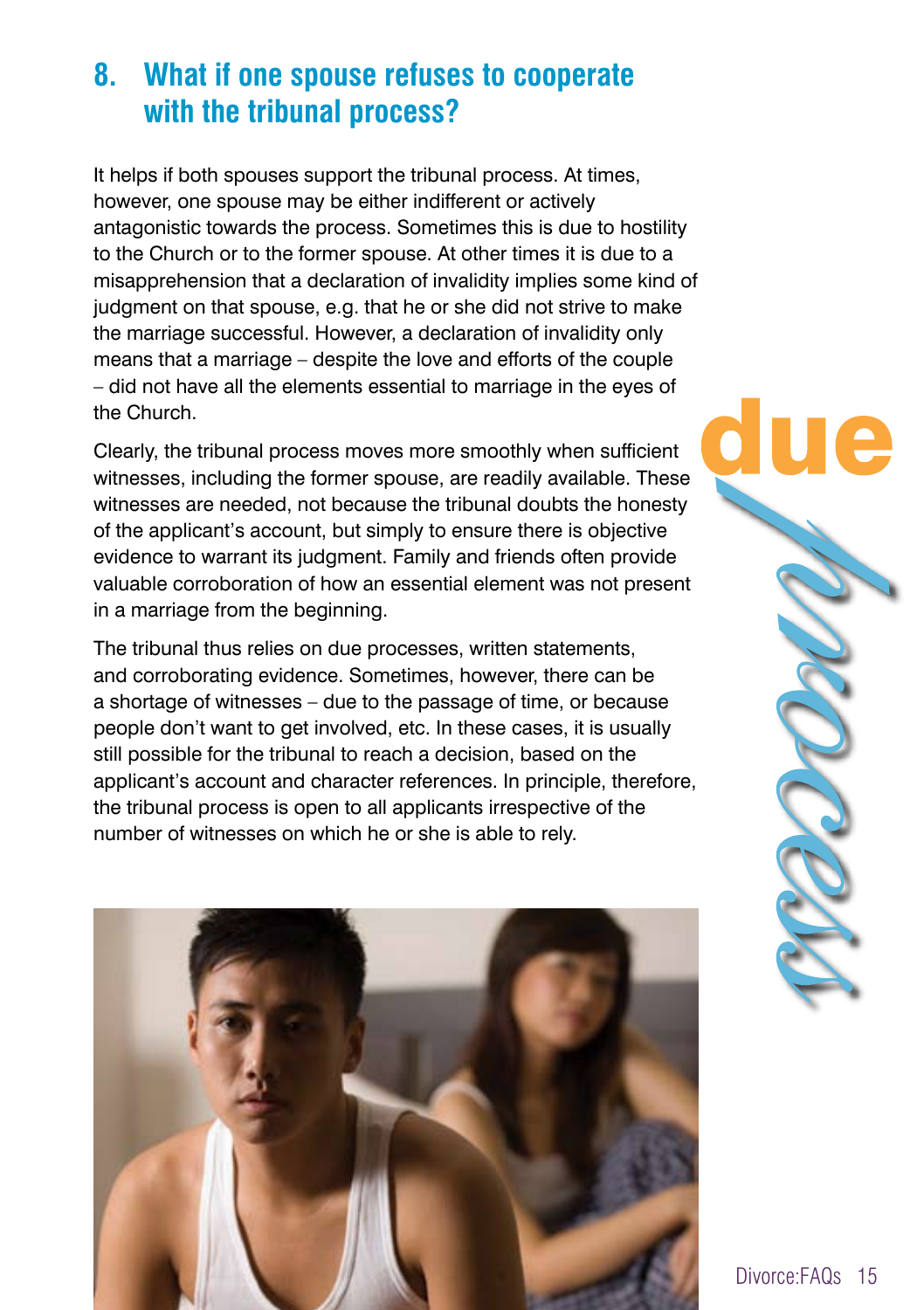#### **9. Can a couple who have married or remarried outside the Church obtain the Church's blessing?**

If a Catholic has married outside the Church (e.g. in a civil ceremony), and neither spouse has been married before, there is usually no obstacle to their obtaining the Church's blessing. The couple should approach their parish priest, and arrange with him for their marriage to be witnessed, celebrated, and registered in the Church. This is a step which is strongly encouraged. In publicly witnessing to Christian marriage as an indissoluble and faithful covenant that is open to children, such couples assist in evangelising the wider culture. In making such a declaration before God and his Church, couples invoke the grace they need to live their vocation and publicly profess not only their love, but also their faith and hope.

If a couple have married outside the Church, and at least one spouse has been married before, they will need to determine with the help of their parish priest, or of a Church tribunal, whether it is possible for their marriage to be blessed by the Church. In some cases the process will be straightforward, in others it may take longer.

In both of these situations, a word of caution is in order. It is not uncommon for couples to seek to have their marriages recognised by the Church, right at the time when they are experiencing difficulties in their marriage. The Church's blessing can seem to offer a quick fix for the strains in a relationship. A priest should therefore take time with the couple to ensure that a sacramental marriage in the Church, with all its implications, really is the right step for them to take at this time. There may be a need for a sensitive pastoral response involving further spiritual and catechetical formation pertaining to the understanding of marriage and of its true vocation and mission. The companion document *Marriage in the Catholic Church – Frequently Asked Questions* can be useful in this process.

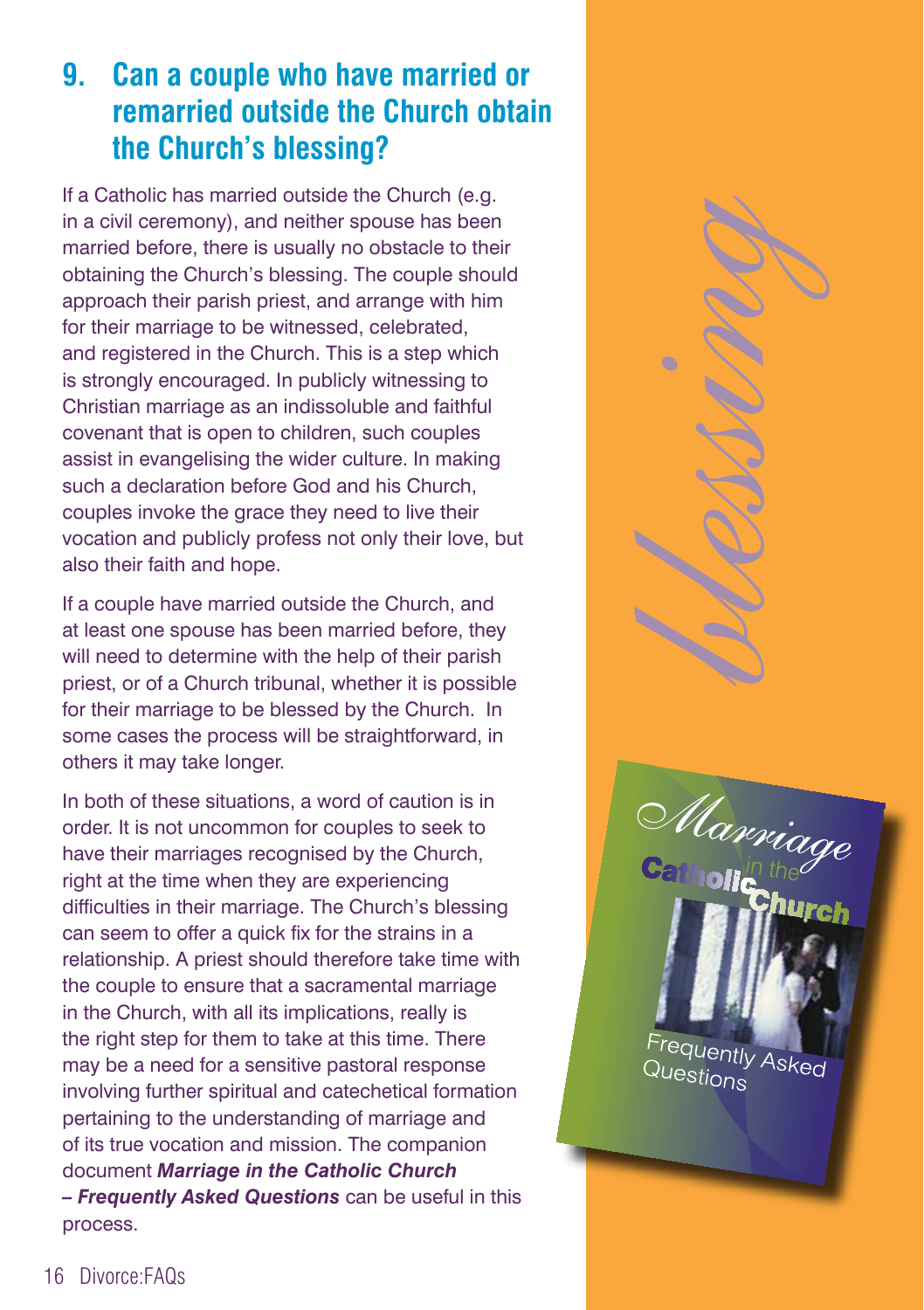#### **10. What is the connection between marriage and the Eucharist?**

When a Catholic receives Holy Communion, he or she says, "Amen" or "Yes" to their belief that they are receiving the Body of Christ, and "Yes" to their desire to belong to the Body of Christ, and to serve that Body faithfully in word and deed. Most Catholics live out their faith in and through their marriage commitment and their family responsibilities. Indeed, marriage and the Eucharist have a special connection as 'sacraments of the body', celebrations of the spousal love of Christ, and sources of the unity of those who receive them (Eph 5:28-30; Catechism 1617-1621).

In both sacraments we experience the 'marital' love that Christ has for his Church and in which he gives his very body in love. In response, those who receive the Eucharist give themselves to Christ; while a married couple make a reciprocal gift of themselves to each other. Marriage unites the spouses (and their families) and communicates the grace to sustain them in their marriage covenant; the Eucharist unites those present and likewise sustains them in their Christian calling.

 $\mathcal{O}_{\bm{ne}}$ 

Both the Eucharist and Marriage are also transformative. In the Eucharist we experience not only the transubstantiation of the gifts of bread and wine into Christ's body and blood, but also the transformation of the participants into the likeness of Christ as they receive those gifts into their body and soul. Marriage similarly changes the spouses as they offer themselves "so that the two may become one flesh" and, through that union, in due course the two become three or more in the gift of family life. Through receiving each other body and soul they express a reciprocal love and fruitfulness which transforms their identities and relationship.

Thus both the Eucharist and Marriage transmit and nourish unity, life and love. They also make manifest the unbreakable determination of God to continue to do this for humanity and to continue to call us to do so for each other. By identifying themselves with Christ in his Marital and Eucharistic self-giving, even unto death, Christians in general and spouses in particular share in the selfless sacrifice and communion of Christ.

The unity of husband and wife and of their families as a domestic church is a sacred sign of the unity of the Church. Families then gather to celebrate a broader and deeper unity at the Eucharist with the wider Church. The Eucharist is a celebration of the Church's identity as "one body" sharing one faith and baptism in its Risen Lord. It is the sacrament of unity that brings us into communion with the rest of the Church and reflects and strengthens that communion where it already exists.<br>Divorce:FAQs 17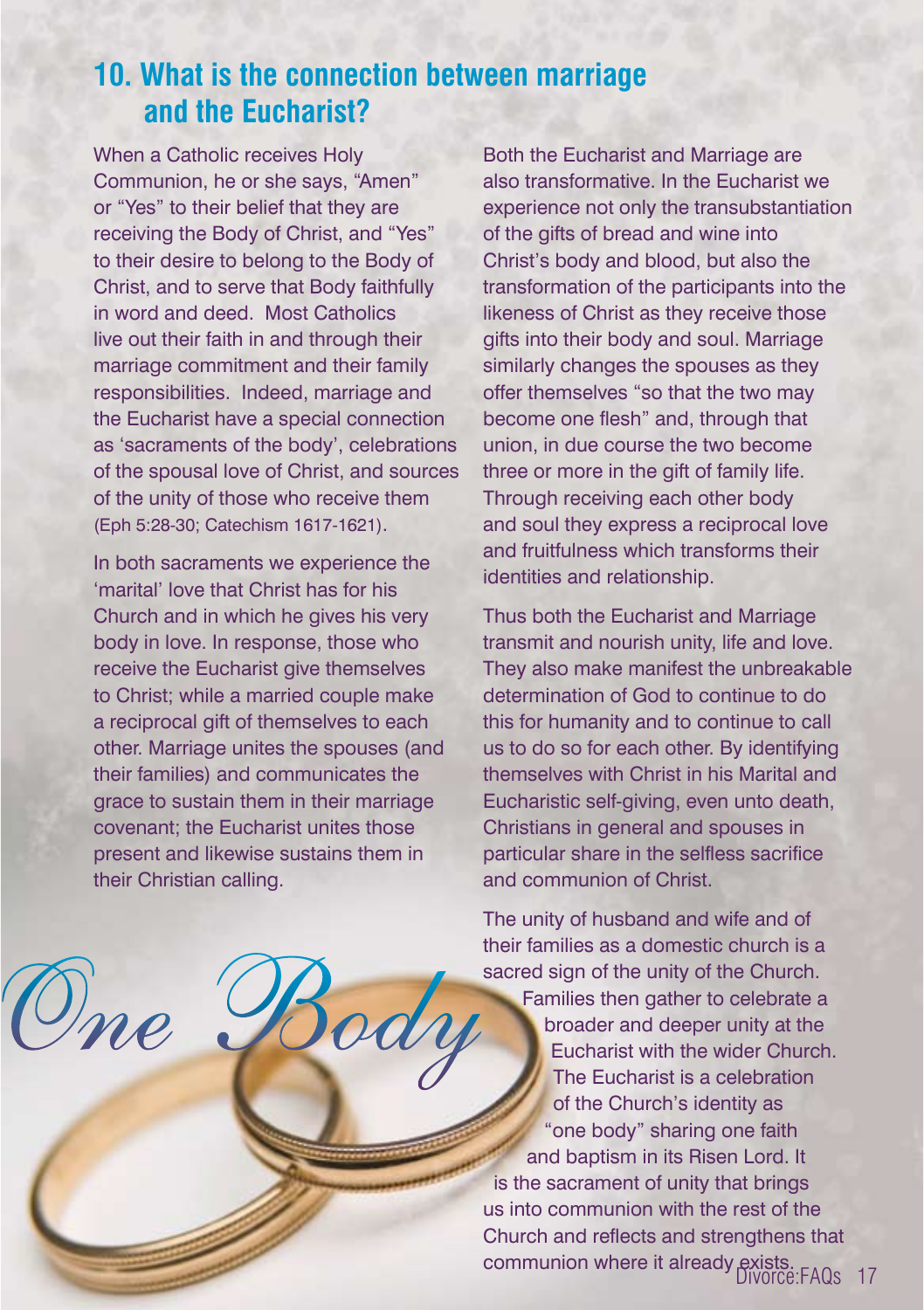#### **11. Does divorce automatically exclude someone from Communion?**

No. Divorce does not of itself exclude a Catholic from receiving the Eucharist (Holy Communion). As in all cases, a person's right to receive the Eucharist depends on his or her willingness to live up to the teachings of Christ and to share in the mission of the Church. This means that those who are separated or divorced – like unmarried Catholics – are called to refrain from sexual union and to fulfil their responsibilities as Christians and possibly as parents (Familiaris Consortio 83). For any who fail in this regard, the sacrament of Reconciliation (Confession) offers the forgiveness of Christ with all the spiritual benefits of then receiving the Eucharist.

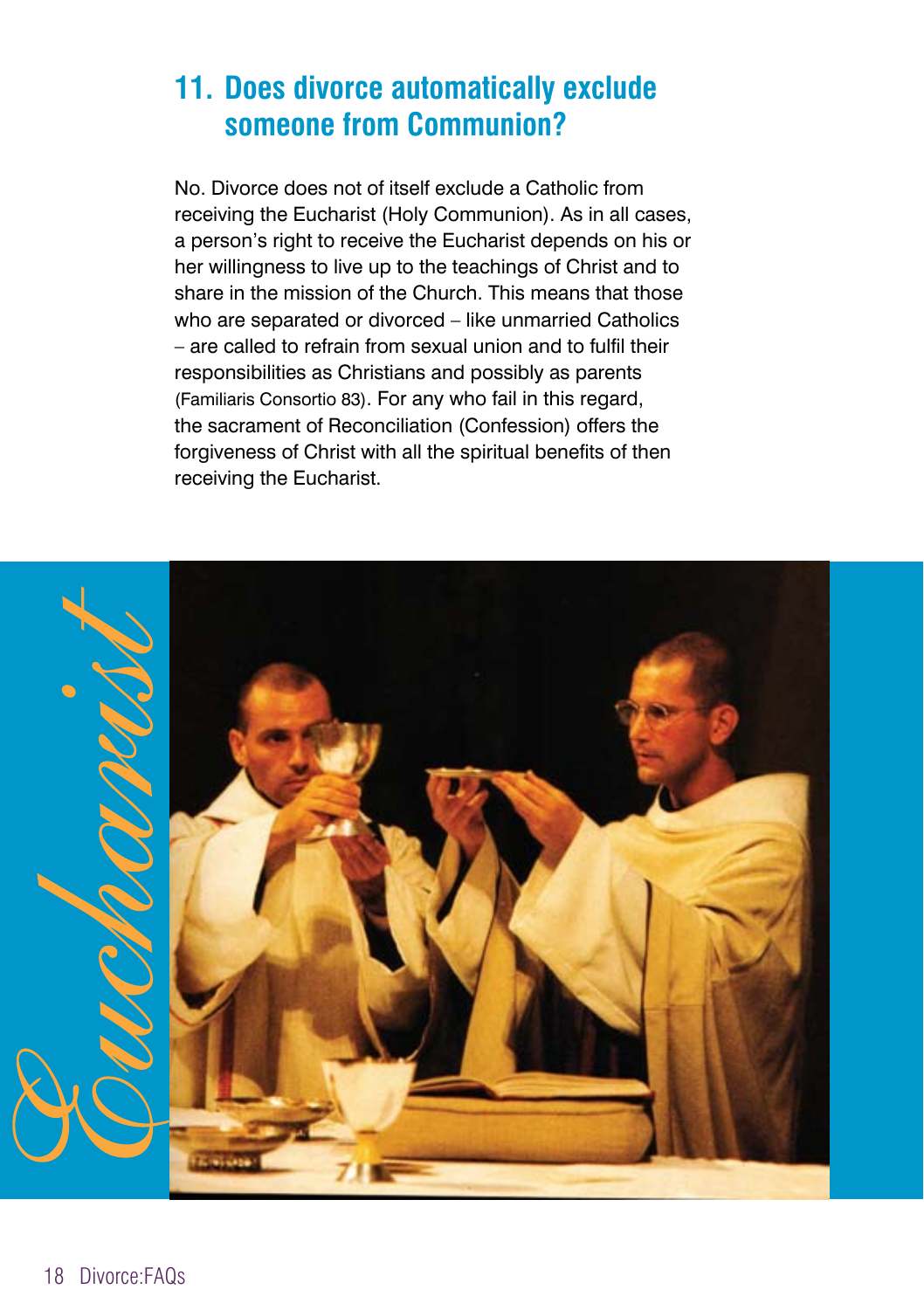#### **12. Can a divorced and remarried person receive Communion?**

Unless a Church tribunal has declared freedom to marry, a divorced person is presumed to be still bound by the previous marriage. If a couple – at least one of whom is divorced but not free to marry – enter into a marriage, then neither spouse is permitted to receive the Eucharist. The new civil marriage is presumed to be in conflict with an existing sacramental bond, and so also in conflict with the sacramental significance of the Eucharist. Those who choose such a state – however closely drawn they feel toward each other and God – have broken unity with the Church and with the Church's understanding of both the Eucharist and Marriage.

The teaching that those who marry outside the Church should not receive the Eucharist is not a judgment about personal guilt or sinfulness; it is a judgment about what conduct is objectively in keeping with Church teaching and what states of life are in keeping with the meaning of the Eucharist as the sacrament of the Church's unity. The consequences of a marriage without the Church's blessing is that a couple distances themselves from the life of the Church. There is an obvious conflict with the Church's understanding of the sacramental significance of both Marriage and the Eucharist. Given the significance of both for the lives of the faithful, the Church has consistently observed the practice of not admitting to Eucharistic Communion divorced Catholics who have re-married without the blessing of the Church (Familiaris Consortio 84).

In the reception of the Eucharist, all Catholics should frequently consider how they should live their lives. No Catholic should approach the Eucharist with a casual attitude or without repenting of any sinful conduct. Catholics should always consider carefully how well they have prepared themselves when they wish to receive the Body and Blood of Christ in the Eucharist.





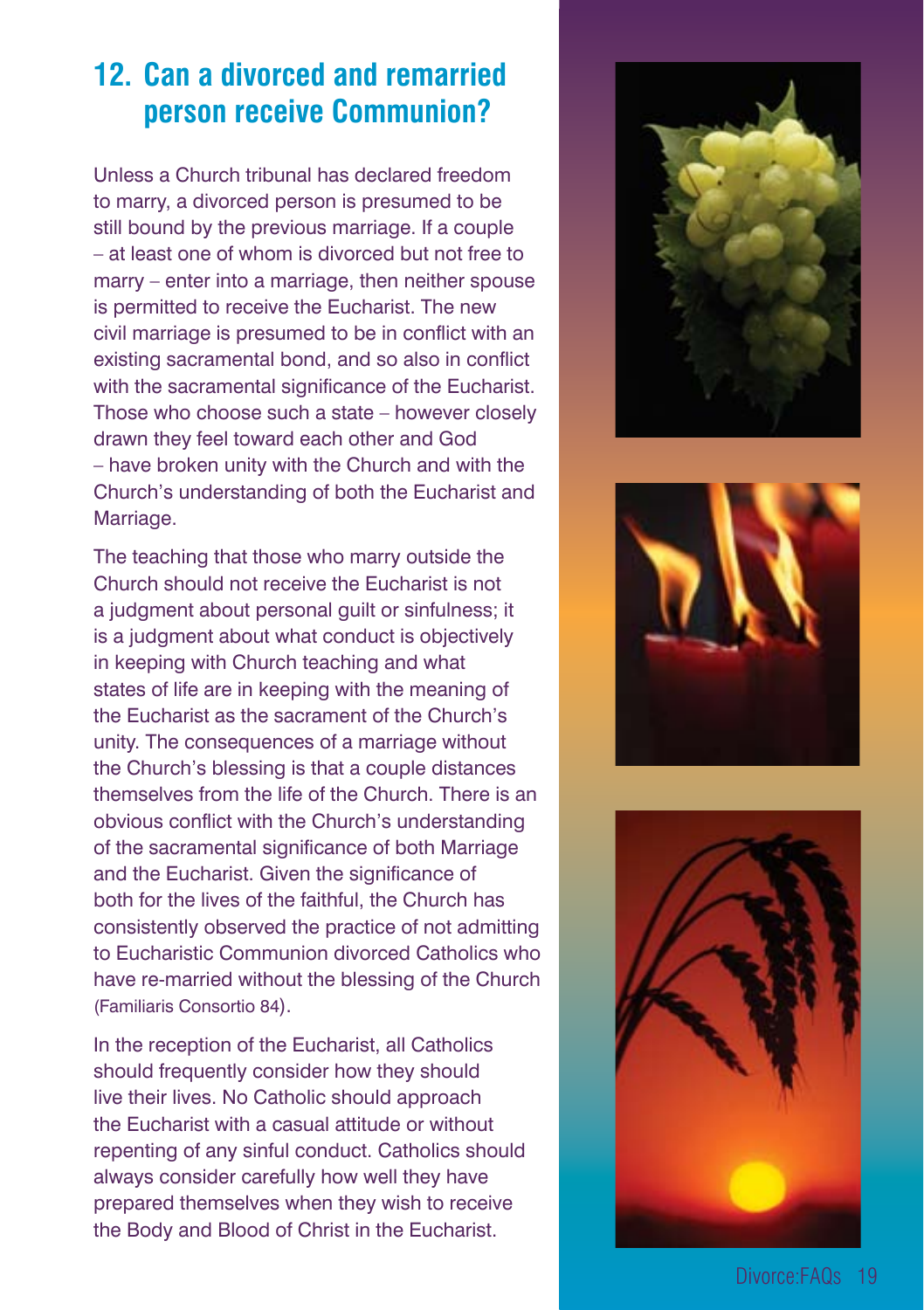#### **13. May a couple just 'follow their conscience' in these matters?**

Despite the Church's teaching, in recent years many Catholics who have married or remarried without the Church's blessing have then approached the altar to receive Holy Communion, sincerely believing they are entitled to do so. In some instances priests or laity have actually encouraged them to make their own 'private' conscience judgments in this regard. This is a misunderstanding of conscience.

For Catholics, the formation of conscience includes trying to understand an issue in the light of the Church's teaching. Precisely because one is a member of the Church, one should give allegiance to the Church's teaching; so, in this instance, those who have married or re-married without the Church's blessing should strive to understand why the Church does not permit them to receive the Eucharist.

Furthermore, as we have emphasised, marriage is never just a private, personal event; it has significance both for the wider society, and – in the case of Catholics – for the Church community. Even though no one, including the Church, is able to judge the personal guilt or innocence of another person, it would be wrong for people to think of their marriage and of their participation in the Eucharist as 'private' matters over which they have sole control.

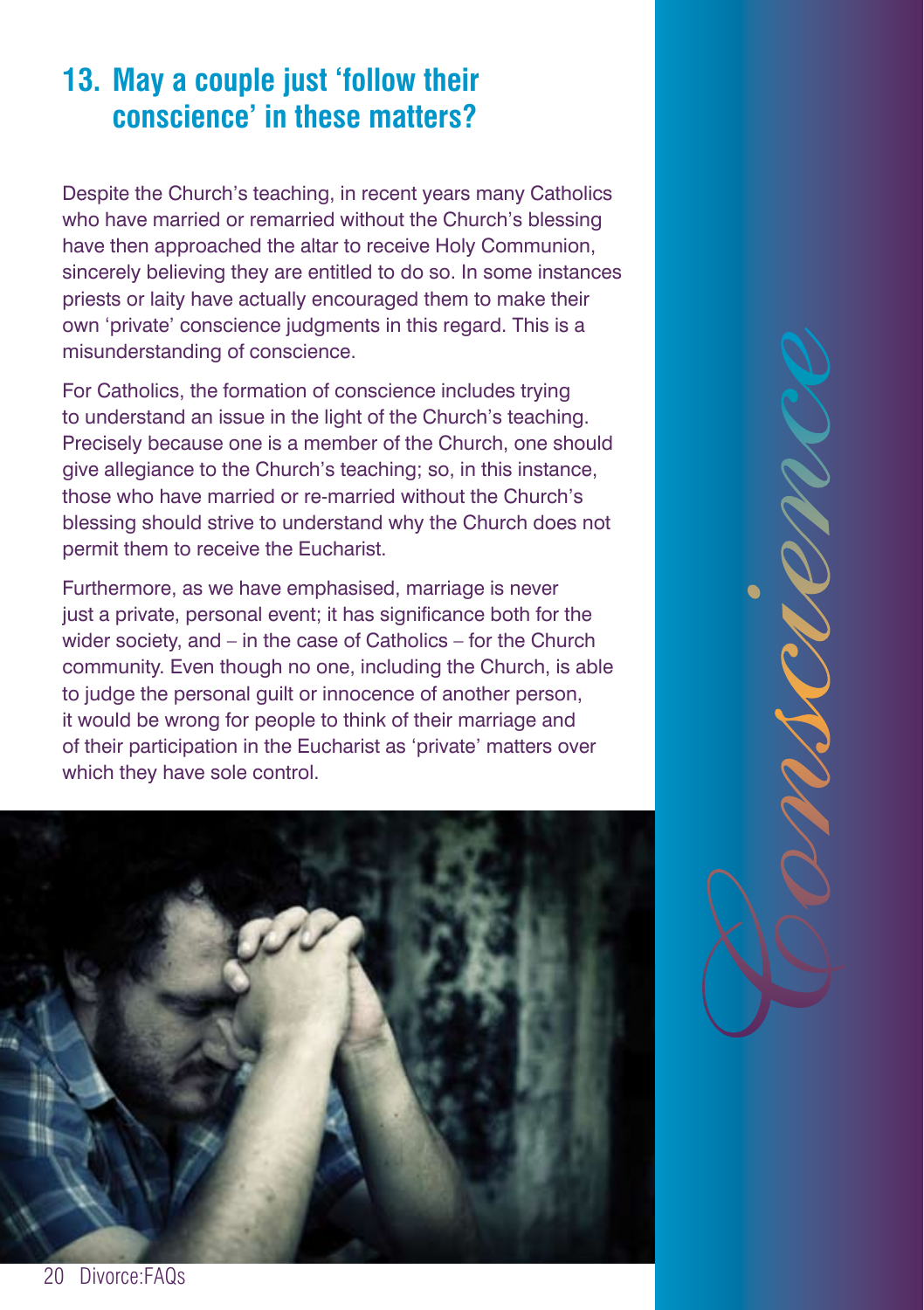#### **14. Is the Eucharist always denied to those who have remarried without the Church's blessing?**

In preceding answers we have explained why a declaration from the Church's tribunal is the normal means by which a divorced person becomes free to marry in the Church and, if remarried, to receive the Eucharist. There will be exceptional situations where access to or resolution by a tribunal will be impossible or where a couple, having repented of any previous fault, now live 'as brother and sister' and receive Holy Communion without risk of public scandal.

More common, however, are cases where a couple either refuse to approach a tribunal or have done so and been unsuccessful, but who believe they cannot reasonably separate or refrain from genital intimacy. Such a couple may experience great inner conflict or 'perplexed conscience' due to the clear teaching of the Church, on the one hand, and their own yearning to receive Holy Communion, on the other. The role of the priest



or adviser in such situations must be to help people face up to and rightly resolve any such perplexity rather than pretend it away. The Church recognises that Christ's unequivocal insistence on the indissolubility of the marriage bond "may have left some perplexed and could seem to be a demand impossible to recognise… (but) it is by following Christ, renouncing themselves, and taking up their crosses that spouses will be able to 'receive' the original meaning of marriage and live it with the help of Christ" (Catechism 1615).

Though they cannot receive the sacrament of the Eucharist such couples are called "to walk with Christ" through "a dialogue of faith" and "advance together towards the conversion required by Baptism, and especially through prayer and liturgical celebrations" (Pontifical Council for the Family, Pastoral Care of the Divorced and Remarried 1997). They should be invited to a deeper immersion in other aspects of the life of the Church, such as attendance at Mass, reading of Scripture, Eucharistic adoration, personal prayer and participation in the charitable and other works of the Church. With respect to such people the Church wishes to "pray for them, encourage them and show herself a merciful mother, and thus sustain them in faith and hope"

(Familiaris Consortio 84).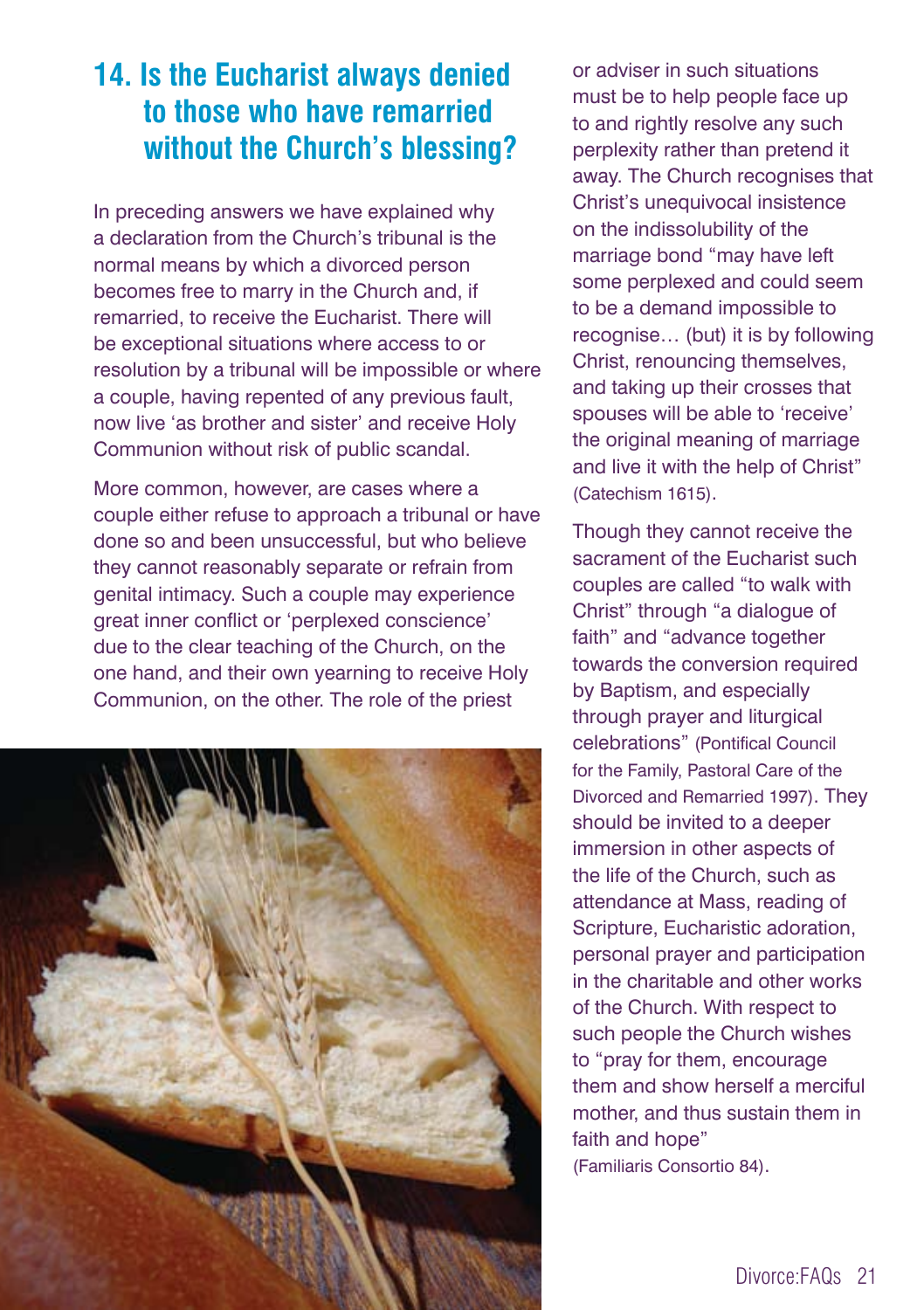#### **15. What is the role of the priest in assisting persons to make conscientious judgements in this area?**

While priests cannot make moral decisions for others nor endorse decisions which are in conflict with the mind of the Church, they can assist them in the process of understanding the clear teaching of the Church. In this document and its companion *Marriage in the Catholic Church: Frequently Asked Questions* such information is offered precisely for sharing with such parishioners and others. Rather than some distant ideal never or only very gradually to be achieved, the Catholic vision of a fulfilled life must be offered in all its richness so that people may strive to conform their lives to it (Familiaris Consortio 34).

Priests can play a vital role in offering pastoral support and guidance to couples who are divorced and remarried. It is important to stress, however, that conscience is a person's "most secret core and sanctuary" where, alone before God, the person takes responsibility for their own moral decisions (Vatican II, Gaudium et Spes 16). Thus no priest can take from couples the responsibility to make their own morally upright decisions in this area. Where the Church *can* best help is in assisting individuals to conform their conscience to truth. Only an experienced and prudent conscience, formed and informed by sound principles, will be a reliable guide in the face of an emotionally difficult situation such as this.

A priest or other advisor can assist people to make conscientious decisions: firstly, by listening to a person's own understanding of their situation and grasp of the moral demands upon them; secondly, by helping that person clarify their situation and reflect on the relevant issues at stake; thirdly, by ensuring that they understand the relevant doctrine and norms such as the Church's teaching on the indissolubility of marriage and the relationship between Marriage and the Eucharist.

The goal of such a dialogue with a priest or advisor is for a person to identify for themselves what is the 'next step', even if it is not the final step, that ought to be taken so that a person comes into right relationship with God and the Church.

Often priests or advisors will do best to encourage a Catholic who has remarried or is contemplating remarriage after divorce to approach the Church tribunal in order to establish whether their previous marriage is still binding in the eyes of God and the Church and, if it is, to appreciate the implications of a second marriage for their life in the Church.

22 Divorce:FAQs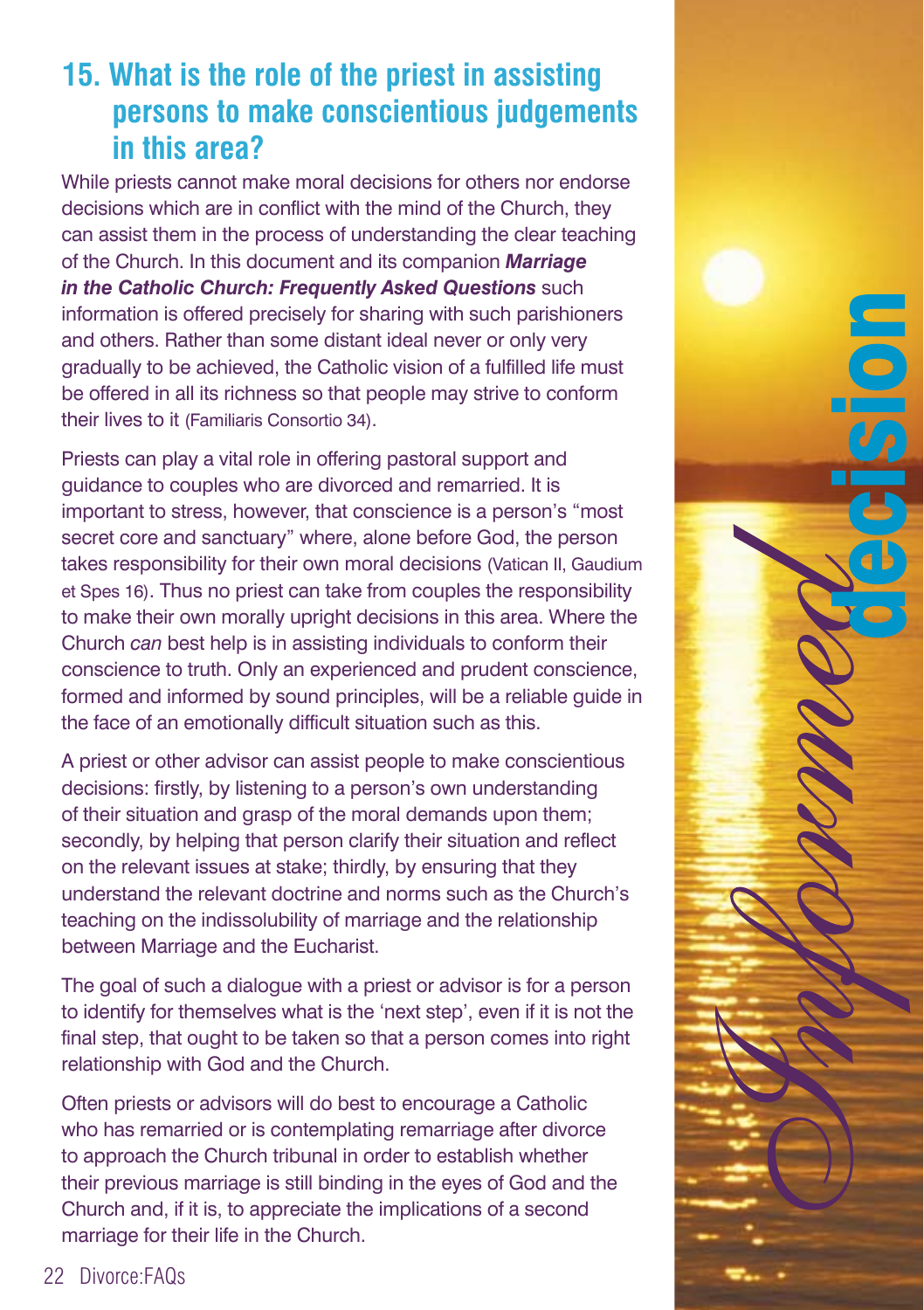#### **16. In what ways can those who are divorced and remarried still share in the life of the Church?**

The Church's pastoral response to those who are divorced and remarried must not be reduced to the refusal of admission to the Eucharist. As Pope John Paul II wrote, divorced and remarried people should "not consider themselves as separated from the Church, for as baptised persons they can, and indeed must, share in her life". No human situation is outside of the Lord's grace, and holiness is to be found in the concrete circumstances of our lives. In many instances, the declaration of the Church tribunal will enable the validation of an irregular marriage.

When validation is not possible, however, there can be real suffering for Catholics who are divorced and remarried and who accept that they are not free to receive Holy Communion. Those people who conscientiously decide that their present situation is incompatible with receiving Holy Communion can be seen to demonstrate an heroic fidelity to God's presence in their current situation. They challenge the rest of the faithful to reflect on *their* preparedness to receive Communion and on the importance of not taking the Eucharist for granted. This fidelity, like all fidelity, will not be without its eternal reward. In fact, such fidelity will often attract graces needed to find a way to be reunited with the Eucharistic family.

The Catholic Church recognises that as a community we must be sensitive to the situation of those who are separated, divorced and/or remarried, seek to support them in appropriate ways and, in many cases, to learn from them. We also need to recognise that to a greater or lesser extent we all have brokenness in our relationships. We all are in need of repentance at different times of our lives. In many cases, those who are grappling with failed relationships are an

inspiration, and demonstrate courage and commitment, to the rest of the community. We encourage them to persevere in prayer, penance and love for God and neighbour, to come to the celebration of the Mass and to Eucharistic adoration, and to participate in their parish community. As Christ calls them – and all Christians – to an everdeeper conversion, repentance and pursuit of holiness, we stand with them in prayer and solidarity.



#### **Concluding Comments**

The Bishops of Australia exhort all pastors and faithful to support in every way pastorally possible those who are divorced, and to encourage them to the fullest possible participation in the life of the Church consistent with their state in life.

The Church assures them of the continuing love of Christ and his desire for an ever-deeper communion with them.